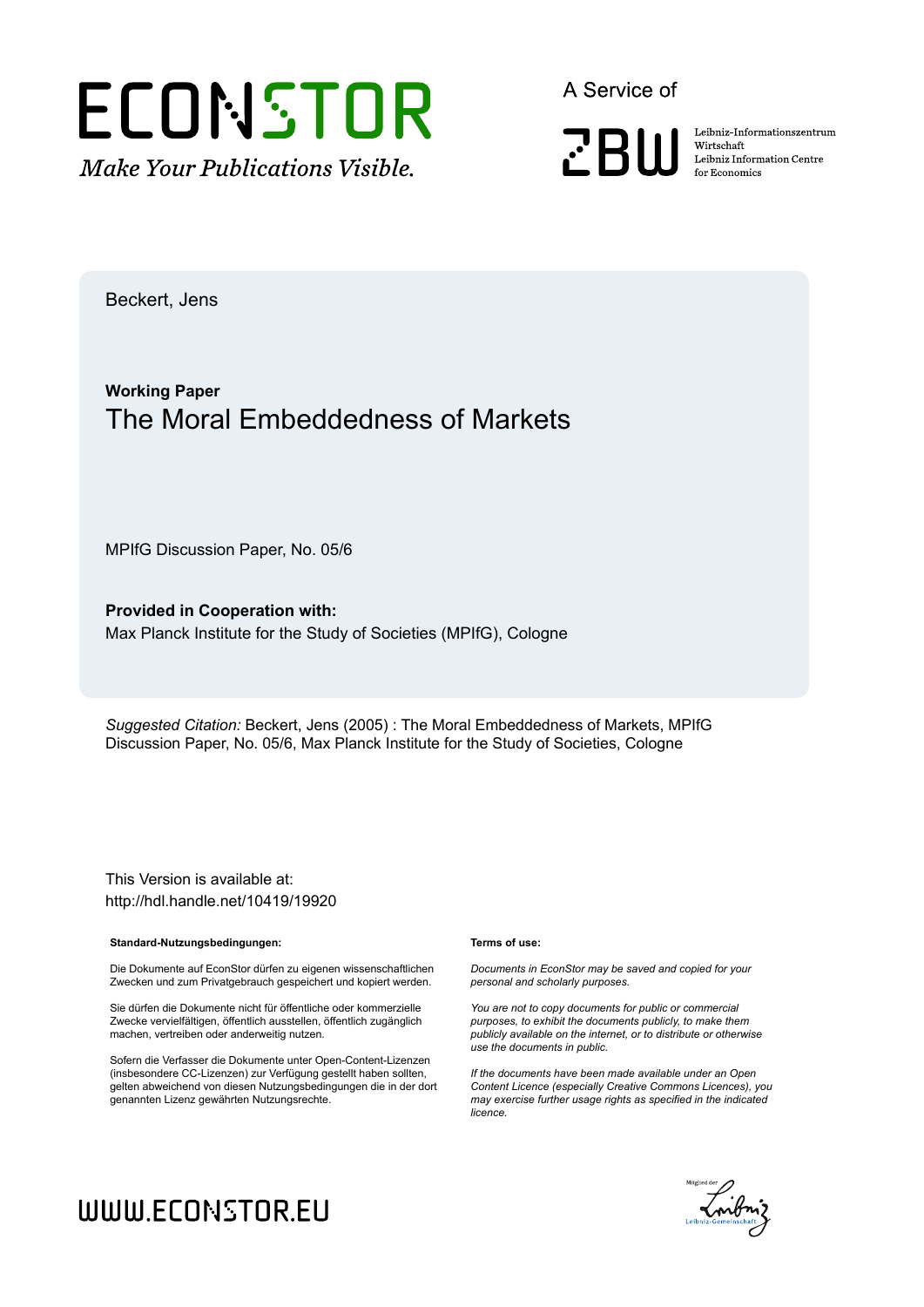# MAX-PLANCK-INSTITUT FÜR GESELLSCHAFTSFORSCHUNG MAX PLANCK INSTITUTE FOR THE STUDY OF SOCIETIES

MPIfG Discussion Paper 05/6

**The Moral Embeddedness of Markets**

Jens Beckert

# Gesellschaftsforschung

**Σ** 

**PIf G**

**Dis cu**

**ssio**

**nPaper**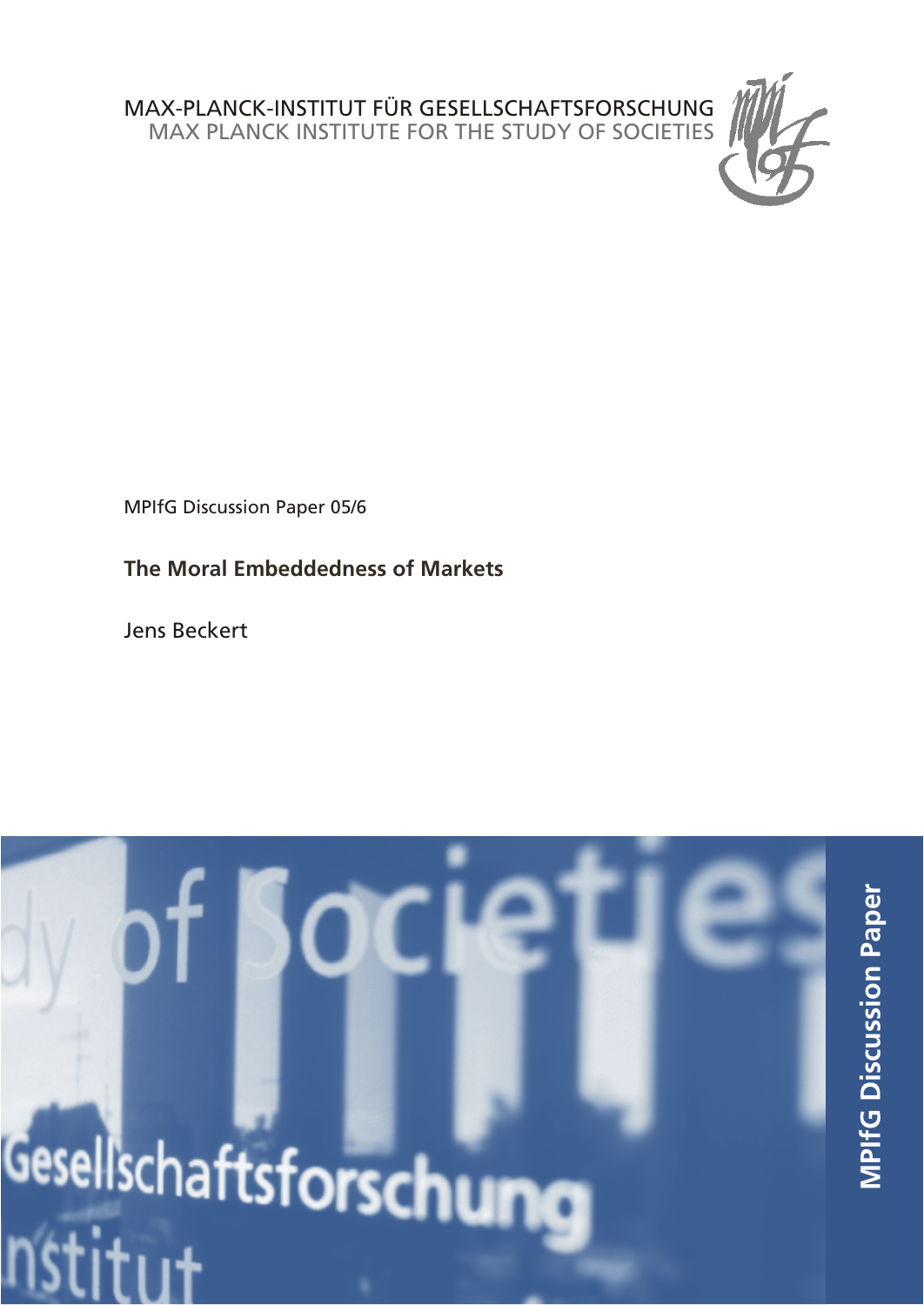Jens Beckert

### **The Moral Embeddedness of Markets**

MPIfG Discussion Paper 05/6 Max-Planck-Institut für Gesellschaftsforschung Köln Max Planck Institute for the Study of Societies Cologne June 2005

© 2005 by the author(s) MPIfG Discussion Paper | ISSN 0944-2073

MPIfG Discussion Papers are refereed scholarly papers of the kind that are publishable in a peer-reviewed disciplinary journal. Their objective is to contribute to the cumulative improvement of theoretical knowledge. The papers can be ordered from the institute for a small fee (hard copies) or downloaded free of charge (PDF).

### **Downloads**

www.mpifg.de Go to *Publications / Discussion Papers*

Max-Planck-Institut für Gesellschaftsforschung Max Planck Institute for the Study of Societies Paulstr. 3 | 50676 Cologne | Germany

Tel. +49 221 2767-0 Fax +49 221 2767-555

www.mpifg.de info@mpifg.de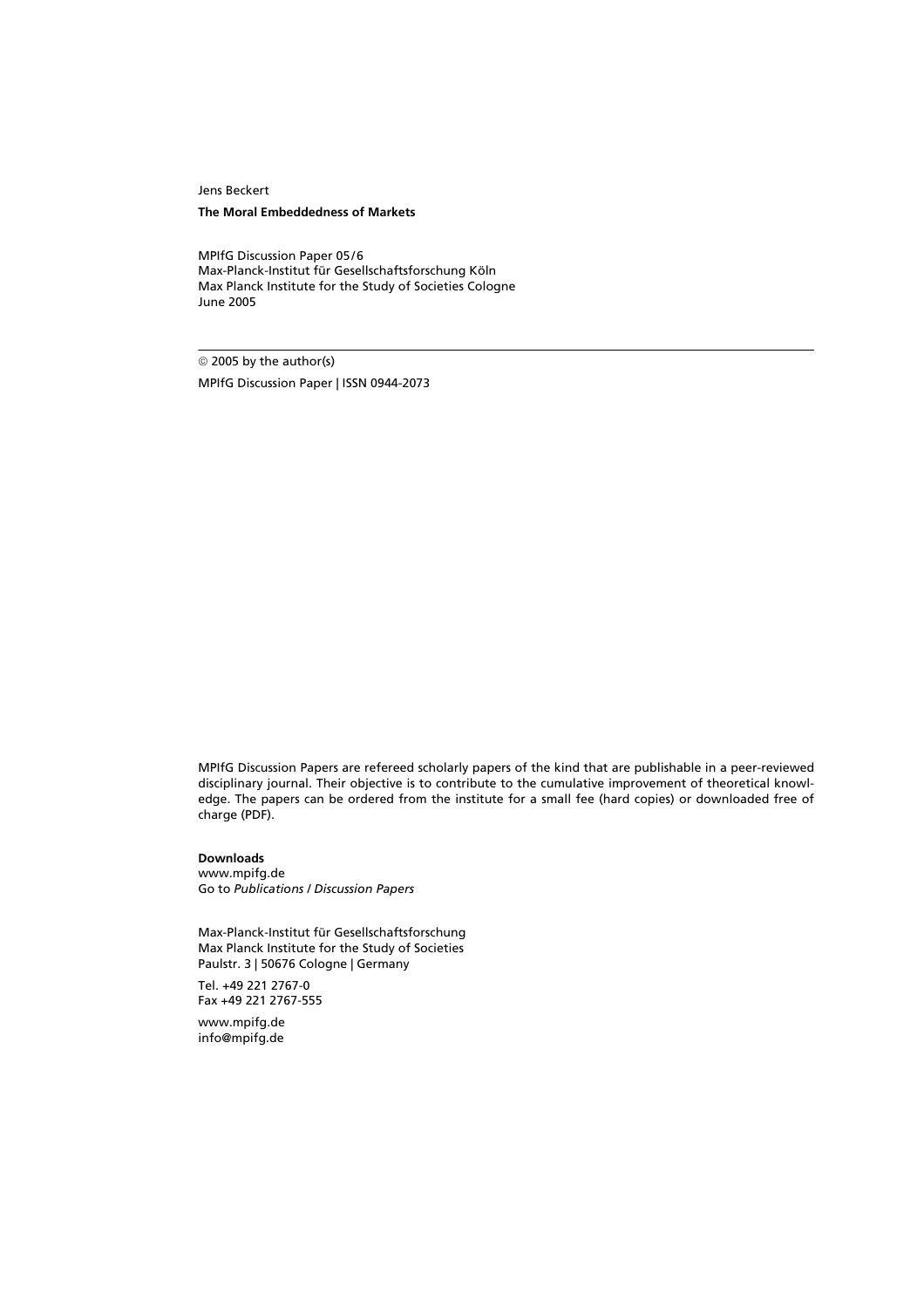### **Abstract**

This paper addresses the question of what role morally oriented behavior plays in the efficiency of market outcomes. This issue is as controversial in economics as it is in sociology. To get a better understanding of the problems and opportunities involved in morally oriented behavior in markets, I develop a typology that distinguishes four different forms of morality-based behavior and try to understand what consequences derive from these types of morally motivated action. The four forms I discuss I call "cooperation," "group solidarity," "blocked exchange" and "altruism." There is a fifth – parasitic – type that I call "Trojan altruism." I argue that the contested role of morality is rooted in the profoundly ambivalent consequences that morality has on market efficiency.

### **Zusammenfassung**

In diesem Discussion Paper betrachte ich die Auswirkungen moralisch orientierten Handelns auf die Effizienz von Märkten. Diese Frage ist sowohl unter Soziologen als auch unter Ökonomen stark umstritten. Um zu einem besseren Verständnis der Probleme und Chancen zu gelangen, die sich aus moralischen Handlungsorientierungen für Marktbeziehungen ergeben, entwickele ich eine Typologie, mit der vier verschiedene Formen moralgestützten Handelns unterschieden werden. Die vier Formen nenne ich "Kooperation", "Gruppensolidarität", "blockierter Tausch" und "Altruismus". Darüber hinaus besteht ein fünfter, parasitärer Typus, den ich als "Trojanischen Altruismus" bezeichne. Ich zeige, dass die umstrittene Rolle von Moralität für Märkte ihren Hintergrund in den tatsächlich zutiefst ambivalenten Folgen von Moralität für die Effizienz von Märkten hat.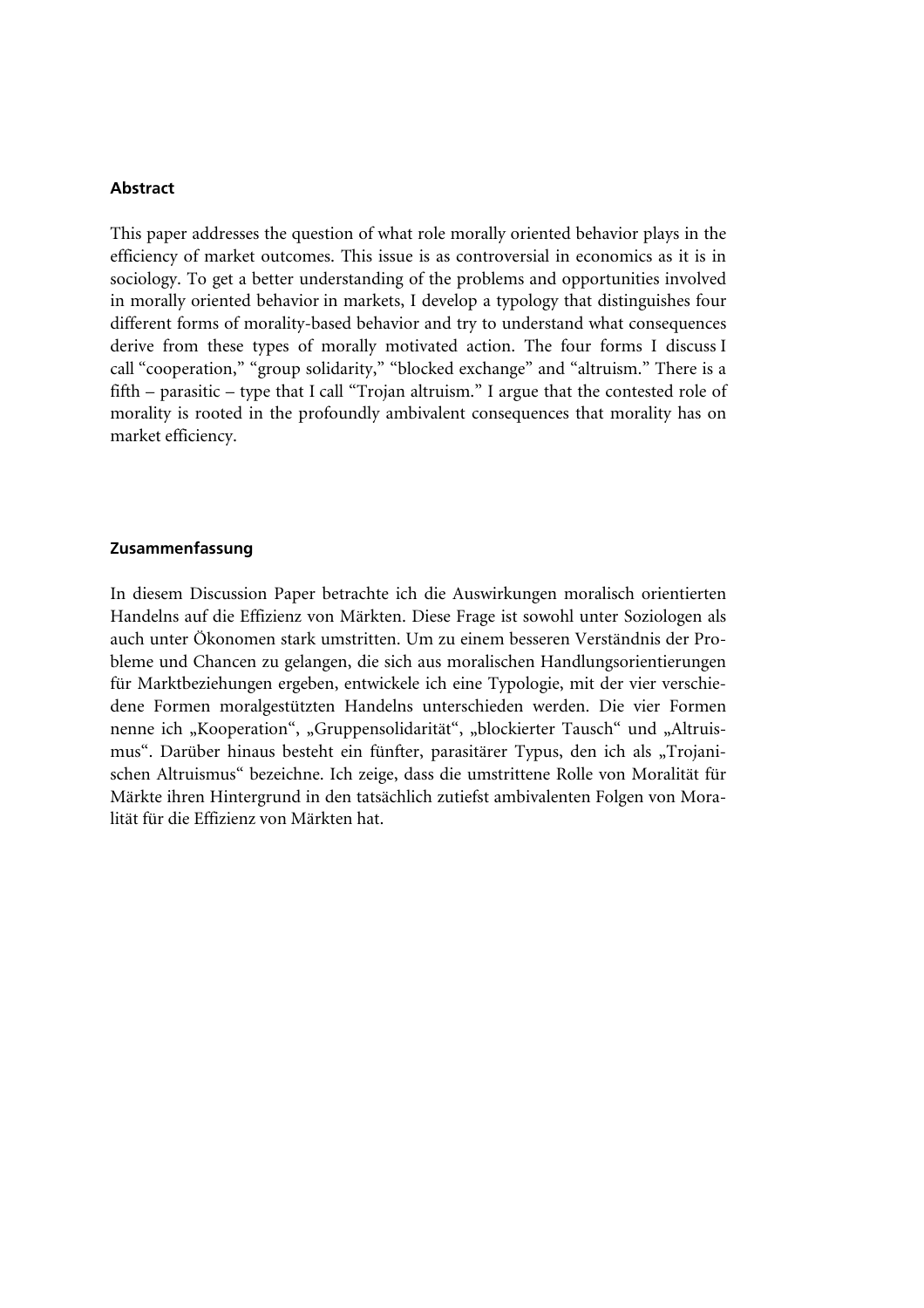### **Contents**

| Introduction                                    | 5  |
|-------------------------------------------------|----|
| A typology of moral behavior in market exchange | 7  |
| Cooperation                                     | 8  |
| Group solidarity                                | 9  |
| Blocked exchange                                | 11 |
| Altruism                                        | 13 |
| Trojan altruism                                 | 16 |
| Conclusion                                      | 16 |
| References                                      | 19 |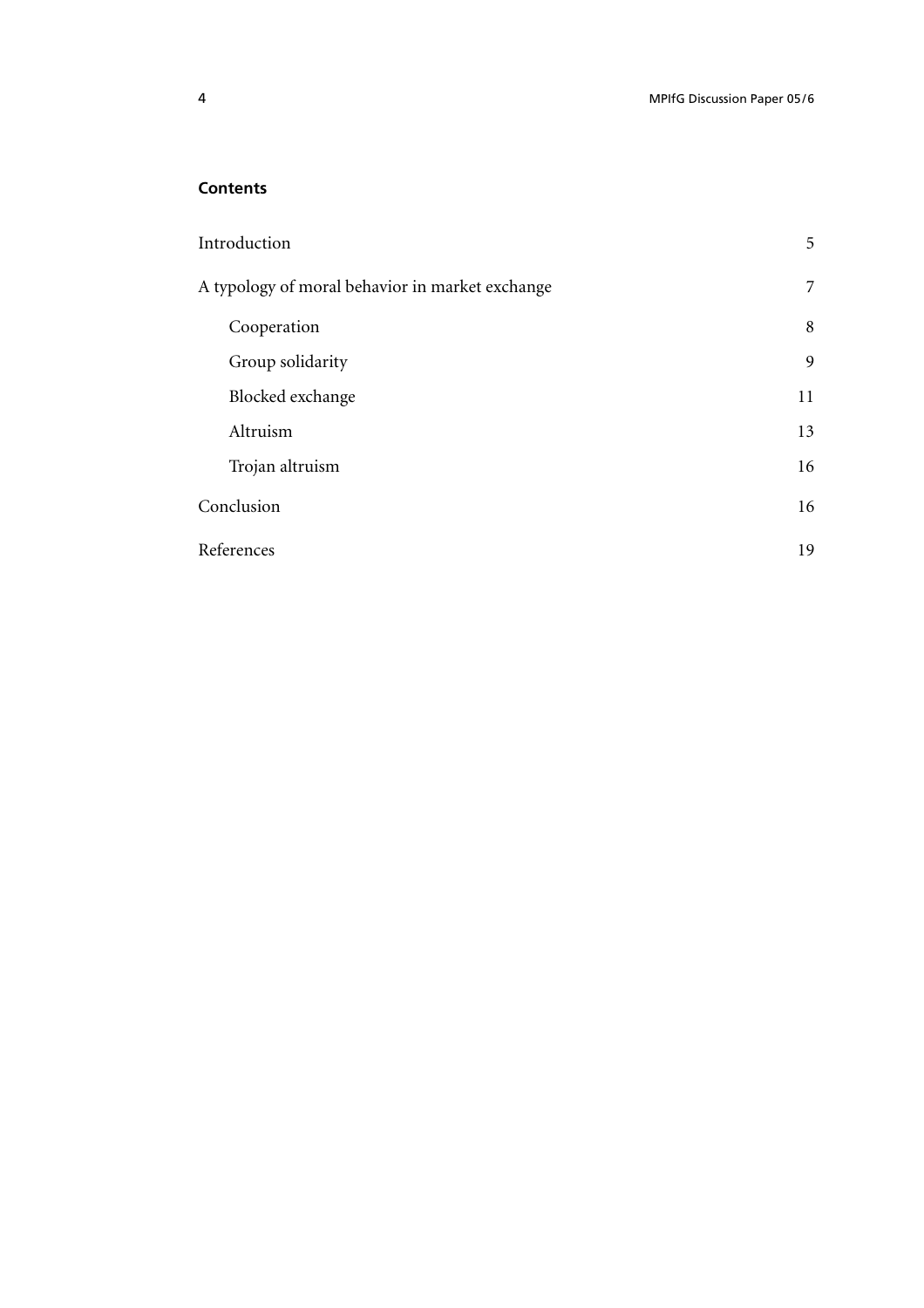### **Introduction**

<sup>-</sup>

What role does morality play for market outcomes? For most sociologists the functioning of markets is closely connected to the moral conduct of economic actors. This position is expressed, for instance, by the French sociologist Émile Durkheim (1984) who argued that purely self-interested behavior cannot produce stable exchange relations. Only through the "non contractual conditions of contract" do actors feel effectively bound to the contractual obligations they have agreed to. The moral code stops actors from exploiting their exchange partners through opportunistic behavior. This way morality supports the functioning of markets by reducing transaction costs. Another sociological classic, Max Weber (1984), made morality a cornerstone in his explanation of macroeconomic development: For him the emergence of modern western capitalism had an indispensable basis in the moral doctrines of Protestantism. Wolfgang Streeck (1997: 198) followed this idea by introducing the notion of "beneficial constraints," meaning that the performance of an economy "may be improved by the surrounding society retaining and exercising a right for itself to interfere with the choice and pursuit of individual preferences."

However, the conviction that markets need a moral basis has not gone undisputed in sociology (Luhmann 1986, 1988). But more than sociologists, economists have challenged this position. Most famously the model of the "invisible hand" expresses the connection of public virtue to private vices and thereby disconnects market outcomes from morally motivated action.

It is not from the benevolence of the butcher, the brewer, or the baker that we expect our dinner but from their regard to their self-interest.  $\left($ Smith 1976: 18 $\right)^{1}$ 

A famous contemporary expression of the unwanted consequences of morally motivated behavior in markets is Milton Friedman's (1973) dictum that "the social responsibility of business is to make profits." According to Friedman, any deviation from profit maximization is itself *morally problematic* since the moral task of economic actors is to maximize economic welfare.

While economists standing in the neo-classical tradition see moral action orientations as blocking economically efficient outcomes, economists from other theoretical traditions presume that the logic of self-interest must be moderated by morality in order to allow for the "common good" or even for the functioning of markets itself. The institutionalist tradition, and also the new microeconomics, see norms, values and trust as

<sup>1</sup> This reading of Adam Smith reflects the interpretation of his work by proponents of the neoclassical tradition in economics. Smith scholars have argued pervasively that this is a flawed interpretation of the Scottish enlightenment philosopher (Wight: 2002). The purpose here, however, is to present an analytical position that plays an important role in economic thinking.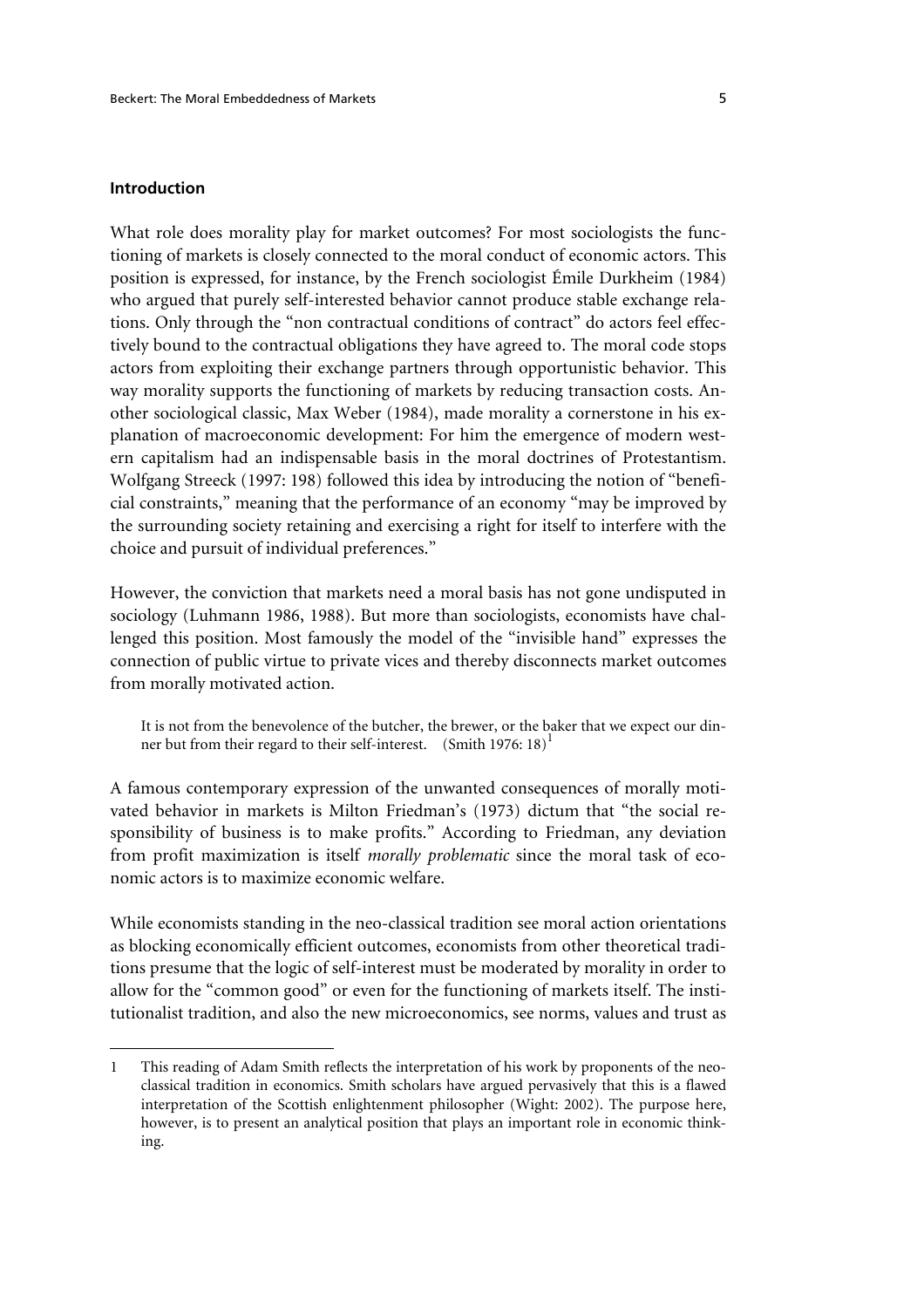indispensable elements of the functioning of markets (Arrow 1973). There are situations where selfishness should be held back by moral principles to achieve superior outcomes. The reason is that markets themselves are "morally unreliable" (Offe 1989). Morality is certainly not the only mechanism by which market failure can be corrected. Morality does play, however, an important role for overcoming free-riding and for solving principal-agent problems.

These brief remarks give an impression on the essentially contested role of morality for market outcomes. The conflict is not one that separates academic disciplines; it runs through disciplinary lines. My intention in this paper is to critically examine these positions: Does morality hinder economic efficiency or is morality a necessary condition for markets to operate? Which problems exactly can be resolved through morally motivated behavior? And which limitations to economic efficiency are caused by morality?<sup>2</sup>

The question of the effects of morality on markets is not only of academic interest. It is also from the background of recent corporate scandals that morality in business – or the lack thereof – has become a pressing issue in public debate. Have corporate managers become more selfish? What institutional or moral safeguards are needed to prevent the excesses that brought companies like Enron and Worldcom to bankruptcy?

What I will argue in this paper is that the contested role of morality has its causes in the indeed profoundly ambivalent consequences that morality has on market outcomes. Morality allows for the emergence and stabilization of market exchange, but it is also an action orientation that can block exchange relations that are economically beneficial. I intend to contribute to a better understanding of this ambivalence by introducing a taxonomy that distinguishes four different forms of morality-based

<sup>-</sup>

<sup>2</sup> In focusing on the economic effects of morality on market outcomes, I will not deal with three other questions related to morality in the economy. First, I will not discuss the question of the consequences for economic theory that derive from the inclusion of morality. Amartya Sen (1977), among others, has shown that morally motivated behavior demands profound changes of neoclassic economic models since it involves "in a very real sense, counterpreferential choice, destroying the crucial assumption that a chosen alternative must be better than (or at least as good as) the others for the person choosing it" (Sen 1977: 33). The notion of metapreferences is one well known suggestion to include morality into economic theory (Sen 1977; Hirschman 1986; Etzioni 1988). Secondly, I will deal only marginally with the question of non-economic justifications for "moral systems of exchange" (Biggart/Delbridge 2004). Economic efficiency cannot provide by itself justification for certain behaviors or institutional regulations. To submerge normative questions under the logic of efficiency would be a categorical mistake. A third question connected to the issue of morality and markets that is not dealt with here refers to the relationship of morality and institutions. What institutional support do actors need in order to make it more likely that they will actually act in accordance with the moral convictions they hold (Hirschman 1986; Offe 1989)?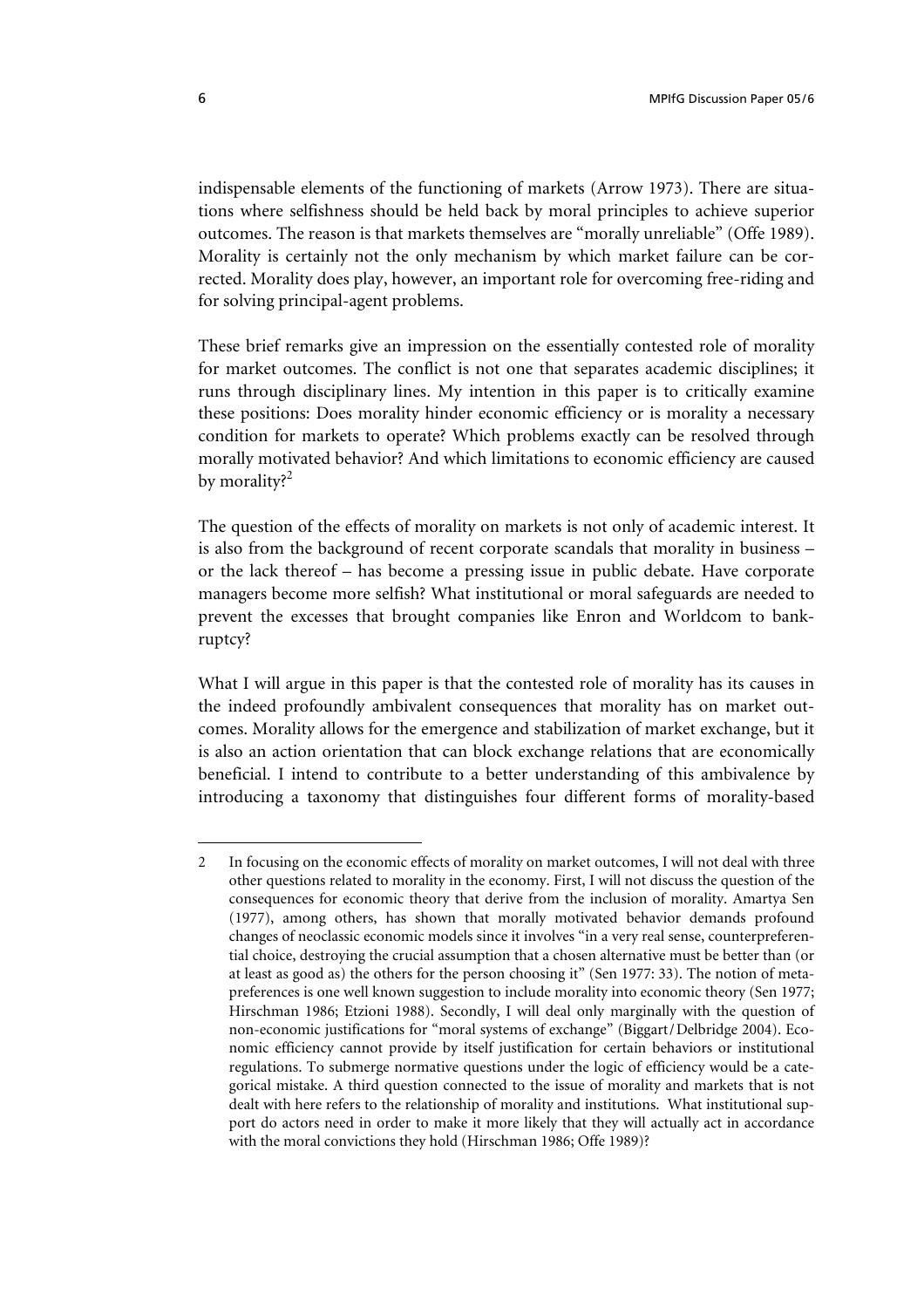behavior and try to understand what consequences derive from these types of morally motivated action. The four forms I will discuss I call "cooperation," "group solidarity," "blocked exchange" and "altruism." There is a fifth – parasitic – type that I will call "Trojan altruism."

By morality I mean that actors act in accordance with some principle which is oriented (also) toward the well-being of others or the common good and is followed even if it demands to forgo additional personal profit or utility. Amartya Sen (1977) has called this action orientation "commitment." With reference to the terminology introduced by Robert Frank (1990), one can formulate: to act morally, an actor must be willing to engage in "irrational behavior without regret." "Irrational behavior" refers to decisions that deviate from individual utility maximization. The "lack of regret" implies that the behavior was chosen not simply by miscalculation of outcomes but by a deliberate choice.

My argument is not that the observation of inefficiencies due to moral orientations of actors gives justifications to change these expressions of value rationality. Instead the argument is that economies operate within the context of a moral universe that resists the logic of economic efficiency and that at times this resistance is itself a precondition for market exchange, while at others it produces inefficiencies.

### **A typology of moral behavior in market exchange**

Morality can enter into market exchange in four different forms. It can enter by taking one's own well-being *and* the well-being of others into consideration. This I will call "cooperation." An important special case of cooperation will be discussed under the heading of "group solidarity." The third typological form in which morality can enter into market exchange is by an action orientation that is entirely non-consequentialist, i.e. which disregards the welfare effects for ego and alter-ego. This comes closest to Weber's (1985) notion of value rationality. I will refer to this as "blocked exchange" (Walzer 1983). Morality can also enter the decision-making process in the typological form of ignoring consequences for one's own well-being but having the well-being of others in mind. This I will call "altruism." Finally, the last form is a parasitic way for morality to enter a decision-making situation. It indicates an action that appears to be beneficial to others but is in fact primarily advantageous to the actor himself. This behavior, which is actually immoral, I will call "Trojan altruism."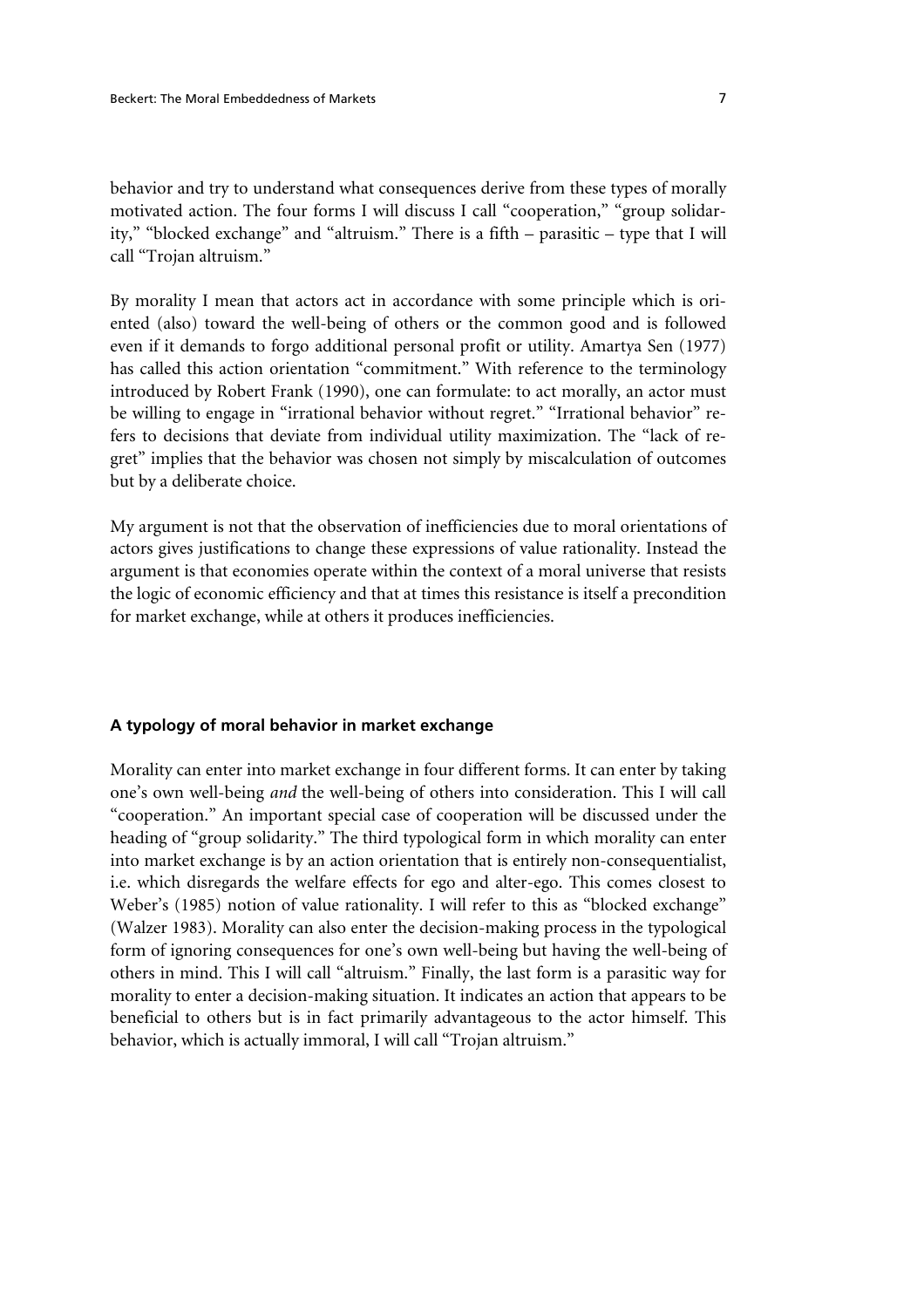

### **Table 1 Typology of moral action in market exchange**

### Cooperation

<sup>-</sup>

By cooperation I refer to a set of reciprocal promises and expectations that guide exchange relationships in a mutually beneficial way. Such promises and expectations can become effective through an intersubjectively shared moral code that binds the behavior of the parties to the exchange. Based on this moral code, market participants will fulfill their contractual obligations even if it would be advantageous for them not to do so. They will also disclose relevant information accurately.<sup>3</sup> Morality in "cooperation" can contribute to the solution of prisoner-dilemma situations and principalagent problems. $^4$  In the prisoner dilemma, all players will achieve a superior outcome if they cooperate. Effective ethical codes can help to induce cooperative behavior and thereby contribute to resolve endemic free-rider problems (Arrow 1973; Beckert 2002a). The significance of morality in principal-agent situations is no less important. It has already been described by Max Weber (1984) in his treatment of the role of Protestant sects in American business life. Weber observed that sect members are trusted in business relations disembedded from the local community due to an effective ethical code that will bind the behavior of the sect member even when conducting business with complete strangers. Hence the ethical code allows actors to engage in

<sup>3</sup> An increasingly relevant counter-example is fake medication. Particularly in Third World countries, patients are increasingly confronted with bogus medications that either contain no active ingredients or even include substances that are poisonous. Pharmaceutical companies are not only worried about this tendency because it effects their business through a loss in short term sales, but also because it can lead to market failure due to a loss in customer confidence in the effectiveness of medications.

<sup>4</sup> Granovetter (1985) has made an important point that the effectiveness of behavioral norms depends not only on value convictions, but especially on the concrete structures of social relations.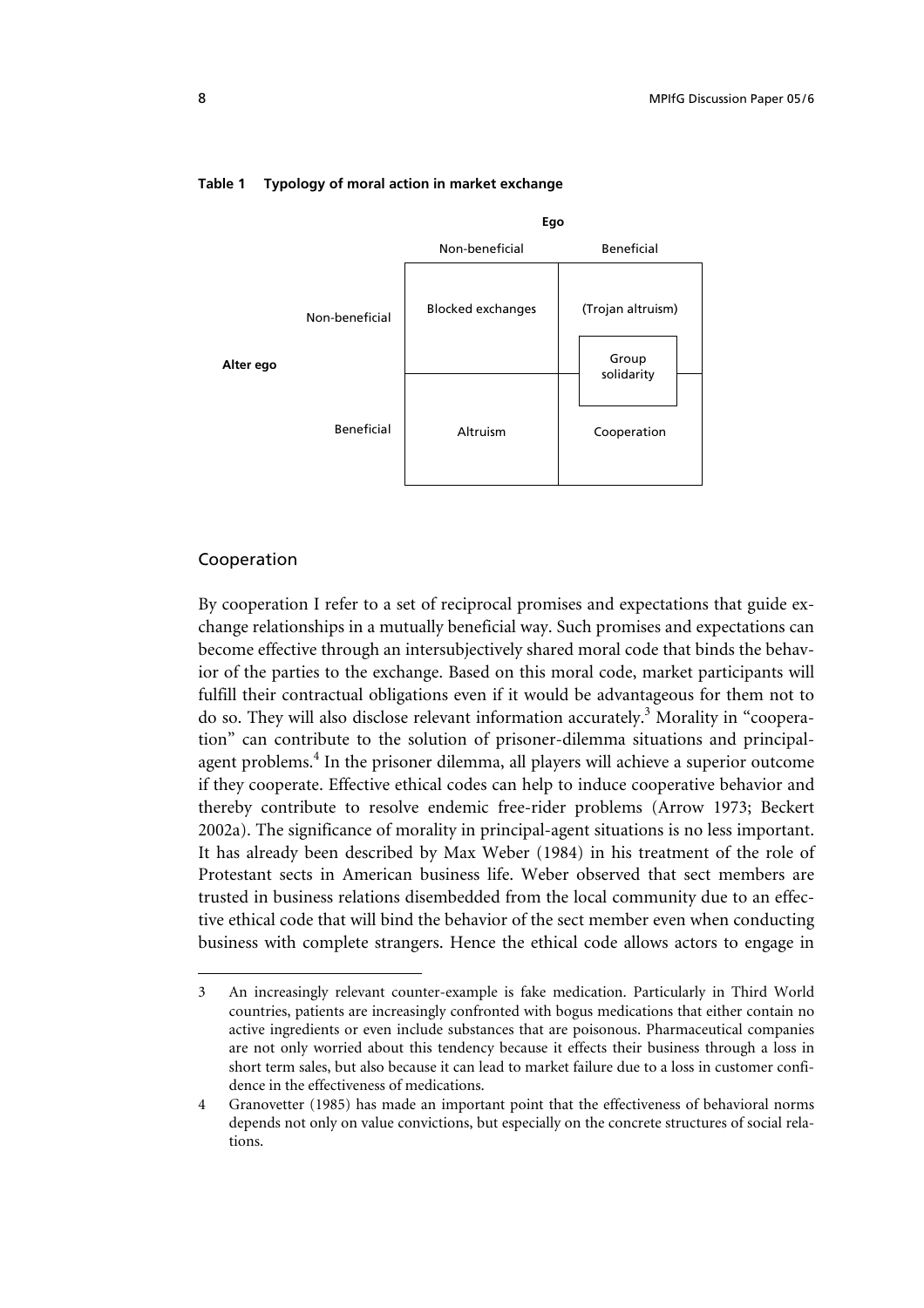mutually beneficial transactions that are otherwise considered too risky and would not take place. Both parties in the exchange profit. In other words, morality can help to prevent market failure and thereby increases the efficiency of the system.

Prisoner dilemma situations and principal-agent problems both show little ambivalence with regard to the consequences of commitment-guided behavior for market outcomes – morality has almost exclusively positive effects. If the logic described by George Akerlof (1970) for the used car market holds true, then not only the principal (the buyer of the car) is better off if he or she can rely on the accuracy and completeness of the information revealed, but also the agent himself is better off. Otherwise the market would fail to come into existence or more costly monitoring devices would need to be introduced. The same holds true for labor relations where a lack of any other motives besides personal gain will have negative effects for productivity (Akerlof 1984). A similar argument can be made with regard to professional ethics that are a coordinating force in the exchange relations between laypeople and expert systems.<sup>5</sup>

### Group solidarity

<sup>-</sup>

A closely related type of morally guided behavior affecting markets is "group solidarity." It is based on the pooling of resources. Group solidarity differs from "cooperation" by drawing a boundary between those actors covered by the moral obligations and those not covered by these obligations. Through this boundary of exclusion – or network closure (Coleman 1990) – group solidarity achieves an ambivalent status as the moral principles are only coordinating behavior *within* the group. Behavior can be non-moralistic, purely self-interested with regard to the consequences of decisions for outsiders. Solidarity is a non-universalistic ethic (Bayertz 1998).

Looking at social relations *within* the group, "group solidarity" has characteristics similar to "cooperation." It is a mechanism for improvement of one's own situation *and* that of other group members by overcoming free-riding. Solving free-rider problems is a precondition for the effective pooling of resources. In modern capitalist

<sup>5</sup> The only ambiguity arising in the prisoner dilemma and in principal-agent situations is with regard to the trust-taker or agent. Particularly when the behavior of the agent cannot be completely observed by the principals, it might be a more profitable strategy for him or her to alternate between moral (cooperation) and immoral (defection) strategies. Such mixed strategies do not necessarily lead to market failure, in part, because the exchange partner does not have the information to know which strategy the agent actually follows. As experimental studies in game theory show, there are other strategies besides unconditional cooperation that have superior pay-offs for the trust-taker (agent) compared to unconditional cooperation. For the agent it may be sufficient to act partially morally to earn the full benefits of morality. However, this behavior would not be covered by the notion of morality applied in this paper according to which moral behavior reflects counter-preferential choices.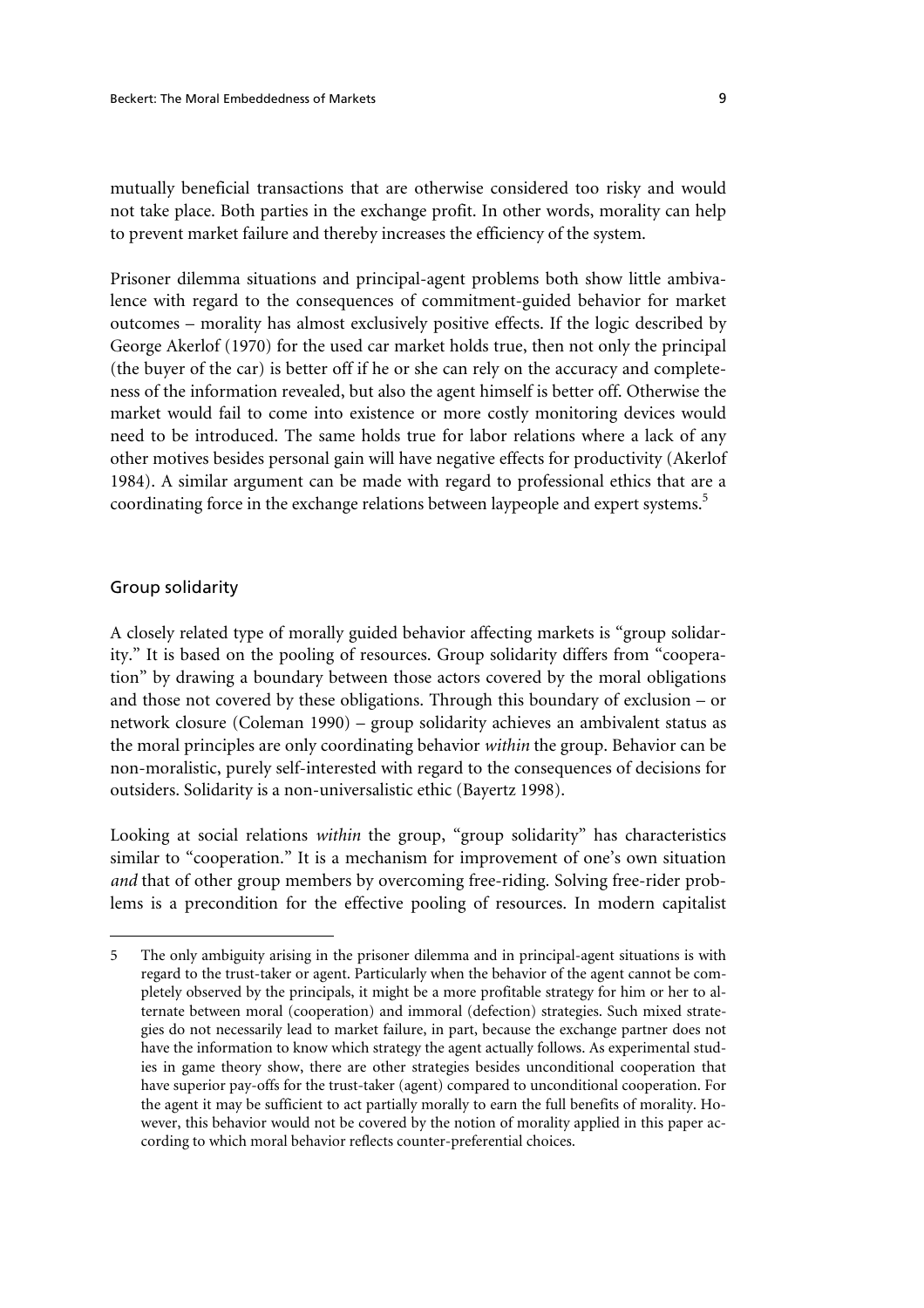economies the union movement is probably the most relevant empirical form of group solidarity. Unions enhance the workers' power positions in the industrial conflict by credibly threatening to withdraw a significant amount of labor from the production process that cannot be substituted for in the short run. Unions do have the instrumental goals of negotiating better wage settlements, working conditions or greater job security. However, as Claus Offe and Helmut Wiesenthal (1985) have shown, membership mobilization by unions cannot rely exclusively on rational instrumental motivations, but it must also appeal to a *moral obligation* to participate, even if unions want to serve nothing "but the member's individual utilitarian interests" (Offe/Wiesenthal 1985: 183).

Commitment-based behavior leading to the pooling of resources can have positive consequences for the instrumental goals *of the group members*. Its role in market efficiency, however, is highly contested. From a market-liberal perspective union solidarity amounts to a cartel that increases prices for labor and thereby leads to inefficient equilibria. Based on this claim, unions are seen as being responsible for unemployment. This argument, however, does not go unchallenged. According to institutionalist approaches in economics (and sociology), unions do play a constructive role in markets and general economic welfare by helping to institutionalize industrial conflict, forcing companies to invest into their competitiveness and increasing consumer purchasing power (e.g. Streeck/Schmitter 1985).

The positive role of group solidarity has also been demonstrated in research on ethnic economies (Portes/Sensenbrenner 1993). Here network closure can help overcome market failures that arise through discrimination. This can be exemplified by ethnic economies in the U.S. In order to be able to start a company, some immigrant groups, who do not have access to American capital markets, come together in rotating credit associations, pooling their assets and using them in turn to finance their individual businesses. This makes it possible to create firms, which otherwise would not have been established. Though these associations rely on intense reciprocal monitoring of its members, they are also based on the moral implications of belonging to the same ethnic group.<sup>6</sup> At the same time, non-members of the ethnic group are excluded from the benefits and thereby discriminated against through ascriptive criteria. This shows the purely self-interested side of group solidarity with regard to non-members.

Community or family based network closure is, however, by no means unequivocally positive for the economic well-being of the members of the solidaristic community. If moral codes demand that economically successful family (or community) members support less successful members by transferring resources, these resources are not available for individual business investments. As observed by anthropologists, this can inhibit economic development and gives rise to avoidance strategies by which success-

<sup>-</sup>

<sup>6</sup> The closure of the community was also a precondition for effective monitoring.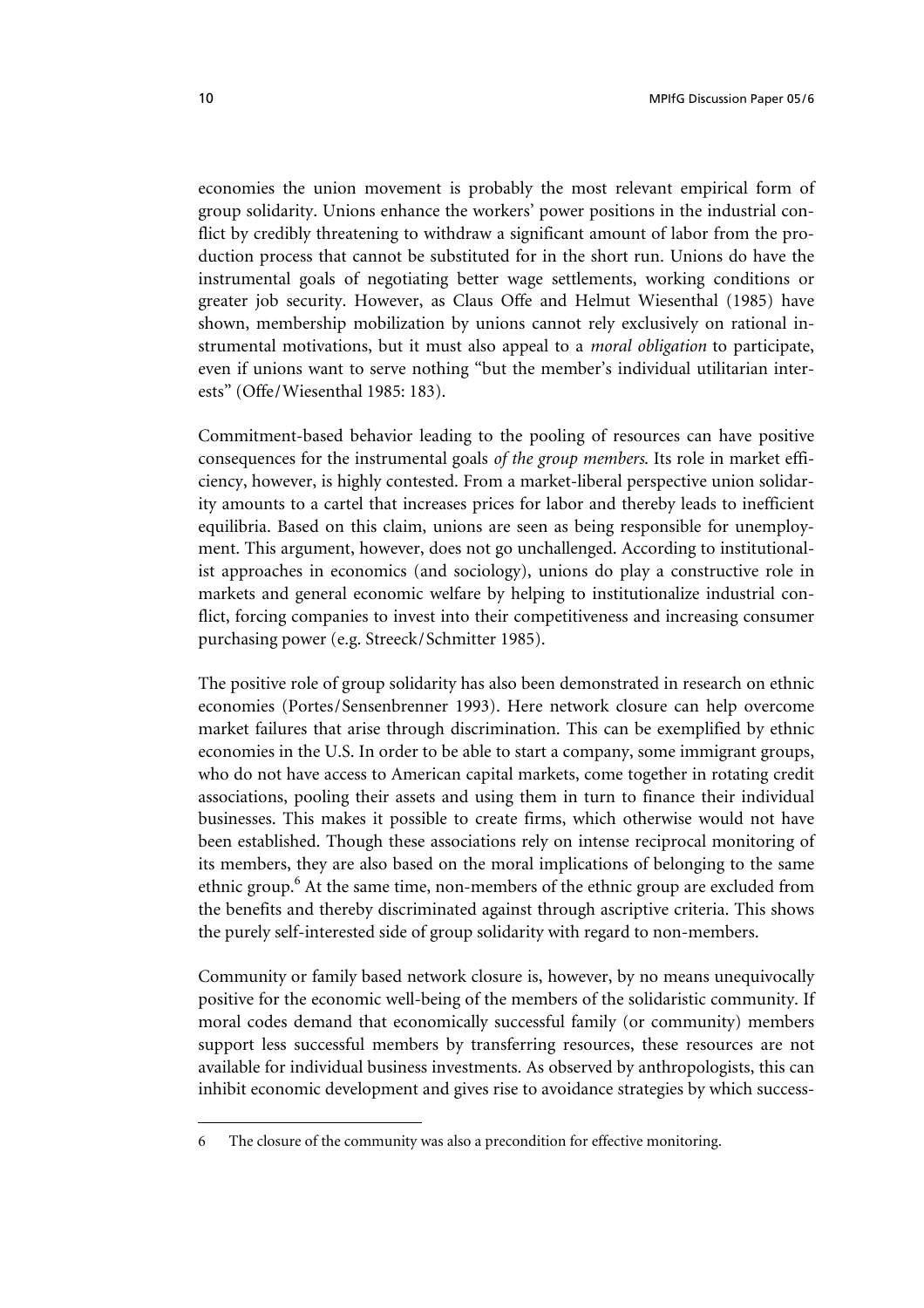ful entrepreneurs try to circumvent family obligations. One interesting strategy has been observed in indigenous villages in Ecuador. Male owners of garment and leather artisan shops convert to Protestantism. By doing so the entrepreneurs "remove themselves from the host of social obligations for male family heads associated with the Catholic Church and its local organization" (Portes/Sensenbrenner 1993: 1339). In more general terms, this supports Max Weber's claim that one of the chief causes for the success of modern Western capitalism was that Protestantism guided economic exchange away from the close connectedness of economic affairs to social obligations.

Weber (1986) alluded also to a further problematic consequence of distinguishing between a morality within the group and an external morality that is characterized by pure utilitarianism. He found this type of particularism in societies adhering to Confucianism and saw in it the reason for general mistrust becoming a dominant feature in all business relations reaching beyond the group's boundaries. Not morality as such but a morality that is only valid for the family and the clan was a factor that prevented the development of extensive exchange relations.

### Blocked exchange

<sup>-</sup>

The third type of morally guided behavior in markets I will call – using a term introduced by Michael Walzer (1983) – "blocked exchange." Blocked exchange refers to the *prohibition or restriction* of the monetary exchange of certain objects or services based on moral codes. It is the opposite of cooperation where the function of morality is to *enable* market transactions. Blocked exchanges *prevent* the market exchange of certain goods and services by keeping them outside the market realm.<sup>7</sup>

Which transactions are blocked changes historically and differs between societies. Therefore it is not possible to make a finite list of goods and services to which exchange restrictions apply. Two economically crucial fields where such changes have occurred are the limitations of charging interest for lending money and the abolition of slavery. Cultural differences can be seen in religiously motivated taboos on the consumption of certain food products like pork.

Despite historical and social variance it is possible to list categories of goods that are likely to be restricted from monetary exchange in modern societies. One category are exchanges that affect the human body. It is prohibited to buy another person (slavery

<sup>7</sup> Societies may succeed only incompletely in the enforcement of such blockages. This does not, however, invalidate the claim that certain exchanges are morally rejected and that subsequent restrictions do have effects on the way these goods and services are exchanged.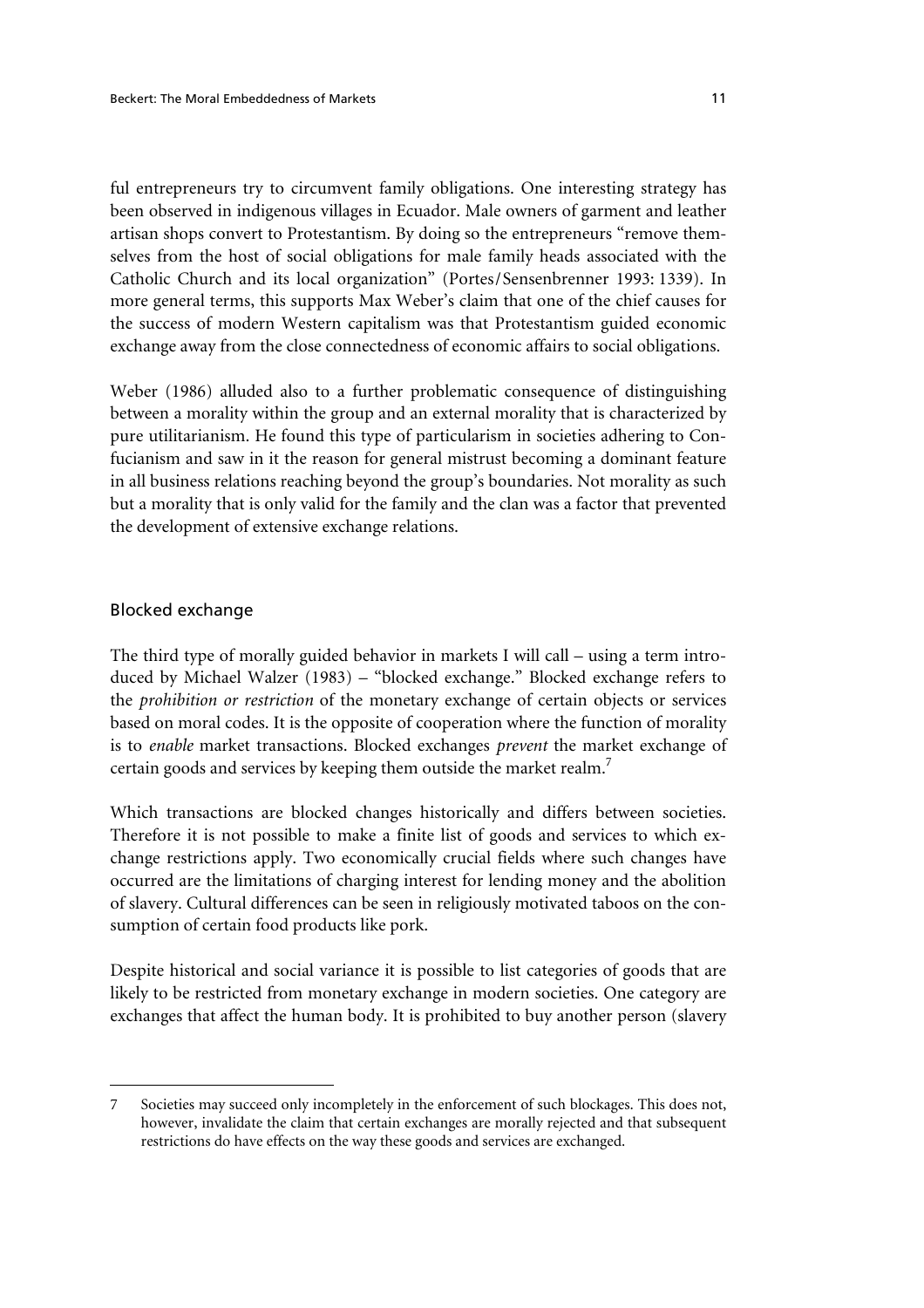and adoption).<sup>8</sup> The commercial sale of body parts for medical reasons is mostly forbidden (organ markets); in many countries women are prohibited from carrying a child to term for another, infertile woman (reproductive medicine); and the sale of sexual services is restricted and even prohibited in many countries (prostitution). A second realm is the market exchange of political influence and offices. The purchase of political decisions is called corruption and as such illegal. The third realm are legal claims and obligations that cannot be purchased or sold. There is no market for trading criminal punishment. The rights to vote, to freedom of expression or to freely exercise one's religious beliefs are all non-marketable.<sup>9</sup>

In general terms, blocked exchanges are characterized by the separation of the goods or services that are connected to "sacred" (Durkheim) social values from the "profane" sphere of the market. It is not instrumental rationality that motivates exchange blockages but rather value rationality (Weber), i.e., the belief in the value of an action independent of its consequences for oneself or for others. As Durkheim has argued, the act of establishing such taboos is an important aspect of the identity of a social group. This implies that blocked exchanges cannot be explained by their contribution to economic efficiency. The idea that political decisions and human beings cannot be bought might have positive economic consequences. Nevertheless, the justification for prohibiting corruption or abolishing slavery is not based on an economic rationale but rooted in social values which discredit corruption and slavery on moral grounds.

Even if norms cannot be explained functionally, it is possible to ask for economic consequences of restrictions on specific exchanges since they do not have merely moral relevance, but have functional consequences for the economic system as well. According to Max Weber's theory of rationalization the (originally religiously motivated) decoupling of exchange from moral obligations was one of the crucial preconditions for the development of a modern, functionally differentiated economy. The dissolution of religious restrictions on money lending, the decoupling of exchange from particularistic privileges and the development of modern labor markets were among the most important developments in this process. A case for positive economic effects stimulated by the decoupling of economic exchange from moral restrictions has been analyzed by Viviana Zelizer (1979) in her research on the development of the life insurance industry in nineteenth-century America. This industry was originally blocked by moral objections, primarily expressed by women, who refused to receive a "premium" for their husband's death. For many years this moral conviction blocked the development of an effective financial instrument for the economic protection of widows.

<sup>-</sup>

<sup>8</sup> Labor markets have the characteristic that not the person itself is bought but rather his or her labor power.

<sup>9</sup> A much more complete list of blocked exchanges is provided in Walzer (1983).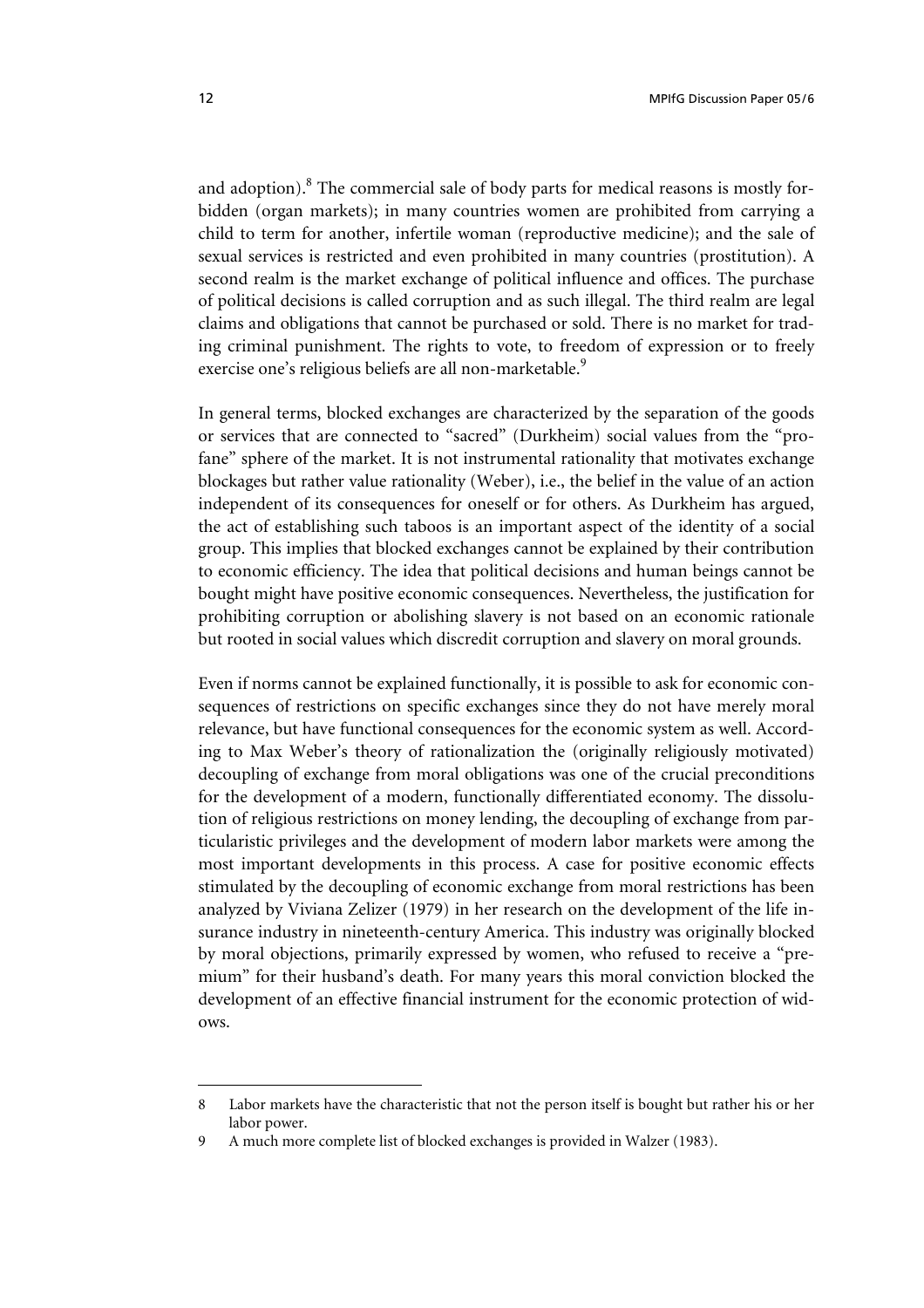It is not possible here to show the consequences of blocked exchanges in detail. This would demand a close discussion of each morally motivated restriction on market exchange. What I want to illustrate briefly, however, is that the economic effects of blocked exchanges show profound ambivalences with regard to individual welfare and macroeconomic efficiency. While the aforementioned examples point to negative economic consequences, examples for positive economic effects from restrictions of market exchange come easily to mind. Such effects can be attributed to the blockage of the purchasing of political decisions, as can be seen from the examples in corruption-ridden countries. Also, the restrictions on the use of labor power – for instance the prohibition of child labor – have positive economic implications regarding the future productivity of children.

One complication with regard to welfare effects derives from the following paradoxical effect that has been observed in the market for blood (Titmuss 1971). The blood market – and possibly other markets for goods taken from the human body as well – has an untypical supply curve. The introduction of an exchange market for blood does not leave the supply of voluntary blood donations unaffected; where blood supply becomes a commercial activity, donors feel less responsibility to continue donating it. Hence, monetary compensation leads to a *reduction* in voluntary supply. This result, which contradicts economic reasoning, cites economic reasons for organizing blood donations as a gift.

Finally, the prohibition of markets for moral reasons might have unintended side effects that must be examined. One important aspect is that the prevention of markets gives way to the emergence of *illegal markets* that have consequences usually seen as socially and individually negative. Such markets emerge when not all actors submit to the morally demanded behavior. This can be observed not only in the case of (illegal) markets for organs. The prohibition of prostitution undermines the protection of illegal sex industry workers and makes them especially vulnerable; the prohibition of certain narcotics leads to the emergence of drug dealers, crime and serious problems for public health. Through these effects, the morally motivated prohibition of markets shows profound moral and economic dilemmas.

### Altruism

The fourth type of morally motivated behavior relevant for markets is "altruism." Altruism is defined by a voluntary self-commitment to behavior based on value that inflicts costs on oneself for the benefit of others. Altruism has several forms. The most economically significant one is the voluntary inclusion of otherwise externalized costs. This is the core arena of business ethics, fair trade and socially conscientious consumer choices. If companies voluntarily abstain from hiring child labor, pay living wages and protect the natural environment in which they operate their plants, they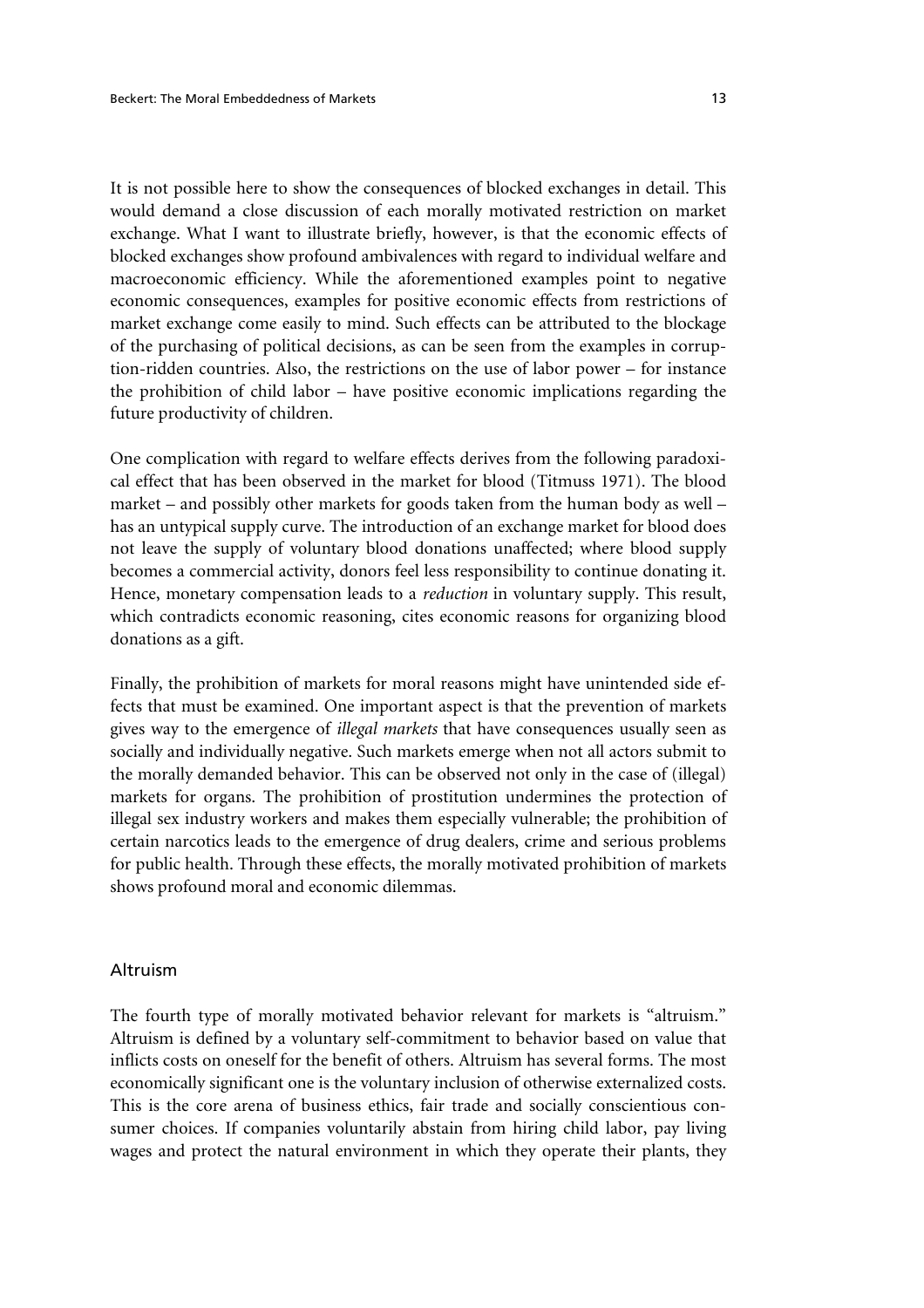increase their costs (i.e., their shareholder's or customer's costs) for the benefit of stakeholders like their employees and neighborhood communities. By now, voluntary codes of conduct have led to the establishment of an international standard on social accountability (SA 8000). Some large retailers purchase only from manufacturers that comply with the SA 8000 standard (Biggart/Delbridge 2004). This can be seen as an indicator for an increasing "moralization of markets."

It is, however, debatable to what extent compliance with standards of social or environmental accountability does indeed reflect altruism. Companies might simply attempt to avoid conflicts with important stakeholders by complying with social accountability standards or create an image as socially conscientious businesses as an effective argument in their marketing strategies. If profit strategies motivate the compliance of companies to standards of social and environmental accountability, their behavior is not covered by the notion of altruism. While the significance of altruism in business behavior is ultimately an empirical question, two theoretical points can be made. First, the market mechanism limits the possibility of altruistic choices that cannot be turned into increased revenues. Managers in a market economy are structurally forced to orient their decisions towards profit making. Any other behavior will lead to a loss in profits and a reduction in market share. Second, the role of the market mechanism does not imply that decisions are *determined* by the market. Most organizations do have significant slack that allows for inefficient decisions without jeopardizing the survival of the company. Moreover, if one assumes that, under conditions of complexity and fundamental uncertainty of outcomes, managers cannot identify optimal strategies, the perspective of market determination of business decisions is flawed. Under such conditions managers will base their decisions on culturally legitimated conceptualizations of rationality. This constitutive role of culture allows for the introduction of ethically motivated decisions into firm behavior despite market pressures towards efficiency (Beckert 2002b).

Regardless of whether it reflects genuine altruism or not, the addition of moral considerations into the market does change the way business is conducted. Pressure to find ethically reflective strategies develops mostly as a result of investor and consumer choices. Investment fund managers might invest only in companies that have progressive policies towards gays and lesbians or that comply with standards of social accountability. An interesting example is also the rising field of Islamic banking. Here investments are only made to companies that comply with "Islamic values" (Biggart/ Delbridge 2004: 39). This is a form of altruism on the investor's side if the investor must assume that his investment will have a lower return because he or she forgoes more lucrative alternative investment opportunities. Consumers show altruistic action orientations, for instance, by buying more expensive goods from a neighborhood store, instead of purchasing from Wal-Mart, because they believe in the value of hav-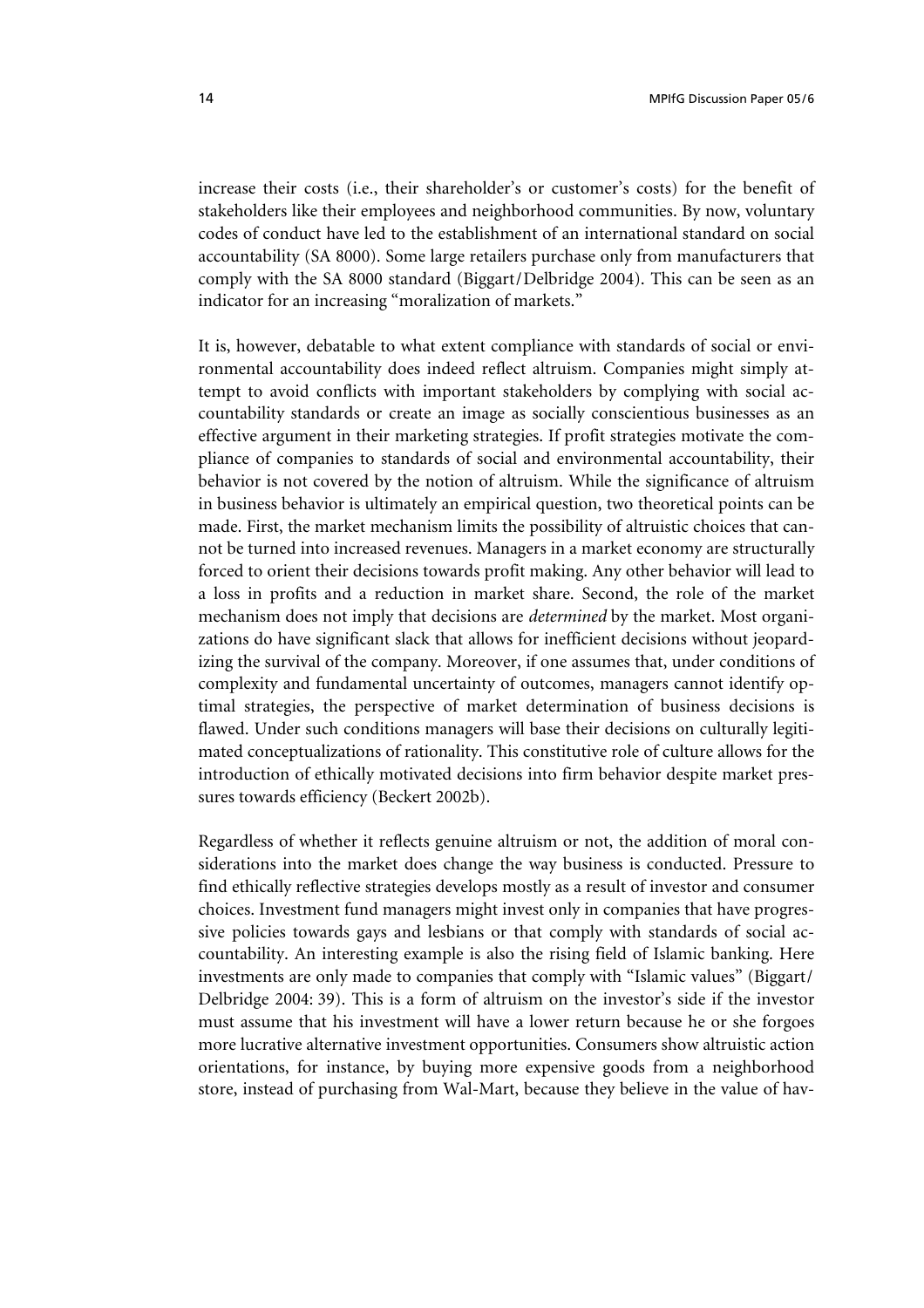<sup>-</sup>

ing neighborhood stores. Consumer boycotts on the other hand express condemna-

tion of certain business practices by consumers. Consumers are willing to avoid a product or store in order to support practices that comply with their values.<sup>10</sup>

But what are the economic consequences of such altruistic, value directed allocations of capital and consumer purchasing power? They are costly for the investor or the consumer in monetary terms. One pays a higher price for bread in the local grocery store compared to purchasing it from Wal-Mart. One does without apples from South Africa if they are produced under Apartheid conditions, even if they are a better economic value. One invests in certain mutual funds even though one expects a lower rate of return compared to alternative investment opportunities. These are counterpreferential choices if one assumes selfishness is the standard for economic choices.<sup>11</sup>

The story becomes more complicated once attention is shifted to the producing firms, countries and traders that are subject to the value based consumer and investor choices. A shift in allocation of investment capital and consumer purchasing power due to altruistic decision-making is beneficial only to those companies, industries or countries that are favored by the social values. It is economically detrimental to those parties which are negatively discriminated against. Looking at macroeconomic consequences, the loading of economic exchange relations with value orientations that are followed through altruistic decisions may be problematic as well. They might lead to a particularization of exchange which undermines competition. It contradicts the functional differentiation of the economy, i.e., its detachment from substantial value convictions that makes economic exchange non-discriminatory and inclusive. If decisions are based on altruism, capital is not allocated exclusively under criteria of economic efficiency. Moreover, any judgment of altruism must consider that, given the complex interrelations within the economy, effects may be highly unspecific and contaminated by unintended consequences that may outweigh their positive intentions (Luhmann 1993: 136). Boycotts may also hurt those actors whose interests shall be protected.<sup>12</sup> Altruism can have similar non-intended effects as the blockage of exchange does.

<sup>10</sup> Despite these costs, it is debatable to what extent socially conscientious consumer behavior qualifies as altruism. Though its declared intention is the principle-based increase of the welfare of others, this does not exclude the maximization of one's own utility. This is the case if the well-being of alter ego forms part of the utility function of ego. This assumes, however, contrary to standard economic models, that utility functions are not independent. Following Amartya Sen (1977), such choices can nevertheless be characterized as moral behavior as long as the personal utility is not the reason for them.

<sup>11</sup> These value-oriented allocations of money can be integrated into an economic decisionmaking model that demands only coherence of choices.

<sup>12</sup> Boycotts are morally ambivalent. They might be seen as positive by society if values are expressed that find widespread acceptance. The act of boycotting products from South Africa during the Apartheid regime found broad social support. But what if investment is directed to companies upon the condition that they avoid hiring foreigners or Jews? What about boycotting Korean groceries in black neighborhoods of Los Angeles? For the moral evaluation of al-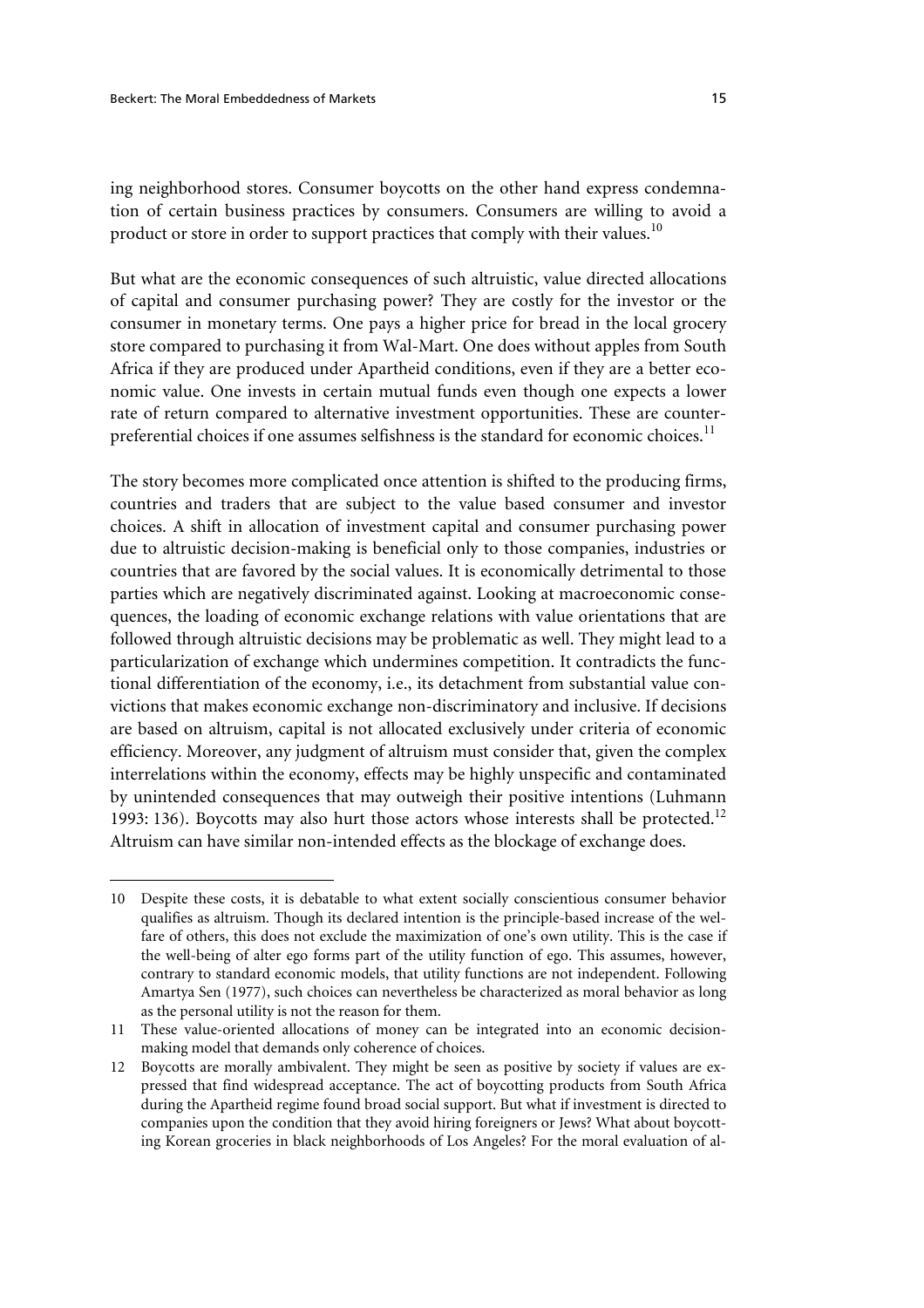### Trojan altruism

A further way in which "morality" can enter markets I want to call "Trojan altruism." This is not a type of moral behavior, but refers to the strategic use of substantial value orientations for one's own benefit and at the cost of others. Trojan altruism is deceitful. There are several examples that stand at least under suspicion to form cases of Trojan altruism. The first one is food aid to Third World countries. Food aid increases supply in local markets, causes the depreciation of prices and thereby drives local producers out of the market. It can also contribute to a change in demand by influencing the taste of consumers and thereby decrease demand for local crops. The dependency created through the destruction of local agricultural production is at the same time beneficial to food exporting countries in the developed world.

The suspicion of Trojan altruism also plays a role in current political discourse about standards of social and environmental accountability in global production systems. Codes of social accountability are increasingly honored in business transactions with Third World suppliers. Prison labor, child labor, sweatshop working conditions and pollution of the environment are prime issues. The definition of the codes of conduct takes place mostly in the North. This opens the possibility that the enforcement of a seemingly morality based standard – for instance the policy not to buy products made through the use of child labor – is in fact a hidden enforcement of a competitive disadvantage for Third World countries, implying additional hardship for the poor. In many countries, child labor is a crucial source of family income and low wages are one of the few competitive advantages of the economies of the South. The same argument can be made with regard to standards of environmental protection. To make this point more systematically: Altruism might reflect a paternalistic definition of interests of the South<sup>13</sup> by people in the North that have little to do with the interests people of the South actually have. This suspicion of paternalistic definition of interests became an important dispute between NGOs from the North and the South in the antiglobalization movement in recent years.

### **Conclusion**

<sup>-</sup>

What can we learn from the proposed distinction of types of moral behavior in markets? The argument pursued in this paper was that the role of morality for market outcomes is deeply ambivalent. Market-liberal objections to any type of coordination

truism, the concrete values at stake must be considered. This presupposes a principle for the regulation of value conflicts.

<sup>13</sup> This is parallel to Lukes (1974) third face of power.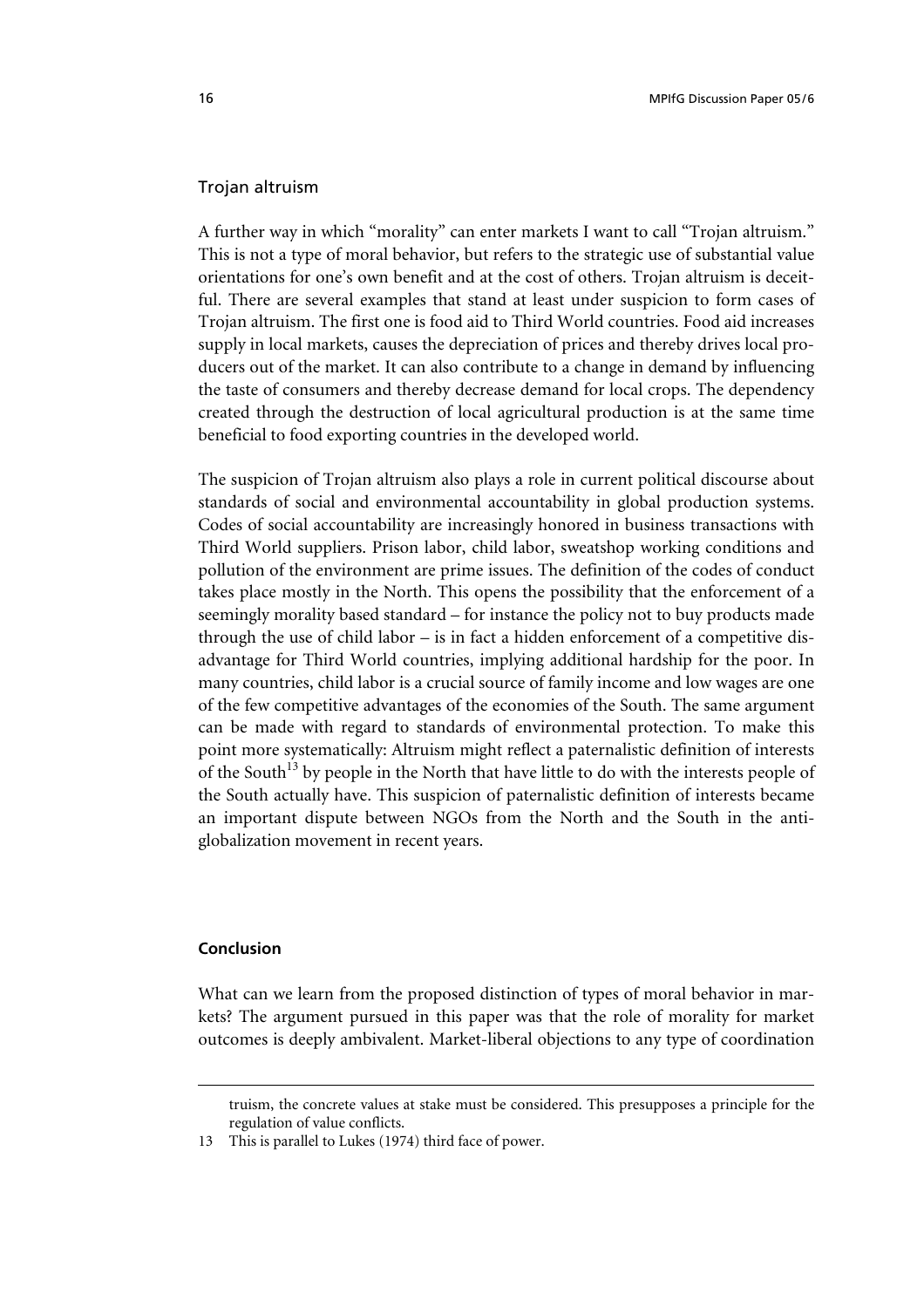devices but self-interest don't do justice to the problems emerging from unequal initial endowments, monopolistic market structures, external effects, free-riding and principal-agent problems. This, on the other hand, does not imply that morality based decision-making can be seen as unequivocally positive for the efficiency of market outcomes. Morality might be discriminatory to outsiders, hinder the functional differentiation of the economy and block markets that would be beneficial for at least some market participants.

These profound ambivalences disqualify all positions of unqualified rejection of morality as an action orientation of market participants. However, they also pinpoint to benefits of demoralization of market exchange. The typology introduced identifies different implications of morality for the efficiency of market outcomes for the different types. Mostly positive effects can be attributed to cooperation, i.e., moral behavior in the context of problems associated with free-riding and principal-agent situations. In these situations, ethical codes are one mechanism by which market failure can be avoided and more efficient outcomes achieved. By contrast, exchange blockages appear profoundly ambiguous, as they represent values in a society. As an ideal type, their enforcement is independent from their consequences for personal utility and macroeconomic welfare effects. They can nevertheless contribute to economic wellbeing, for instance by blocking the purchase of political decisions (corruption). They can, on the other hand, prevent the functional differentiation of the economy and might result in unintended consequences like the emergence of illegal markets. While it might be politically decided to reduce the scope of markets by legally blocking the exchange of certain goods and services, these non-intended consequences must be reflected in any consequentialist moral judgment of such restrictions. Altruism transports substantial value orientations into the realm of the economy as well. Its evaluation depends on the values that are enacted but also on the unintended effects it causes. Altruism can give moral justification to redistributive policies and thereby help to integrate the issue of equity into a market economy. Group solidarity has ambivalent consequences too. It can lead to the cartelization of market exchange and it excludes outsiders. On the other hand, it can also help stabilize markets, reduce power differentials between different social groups and help to pool resources for investments that would otherwise be unobtainable. Finally, Trojan altruism is a parasitic use of morality that does not find moral legitimation. Its effects are clearly negative, based on the criterion of Pareto efficiency, since it aims at gaining advantages at the cost of the other side of the exchange.

While the typology does not lead to unambiguous distinctions with regard to the welfare effects of the four specific forms of commitment based behavior, it does provide insights into the specific problems which are characteristic for the different types. Moreover, it indicates that the moral embeddedness of the economy is not a dysfunctional relic from premodern times but rather an integral part of the efficient functioning of markets. At the same time, the role of morality in the market cannot be reduced to its economic functions. The observation of inefficiencies due to moral orientations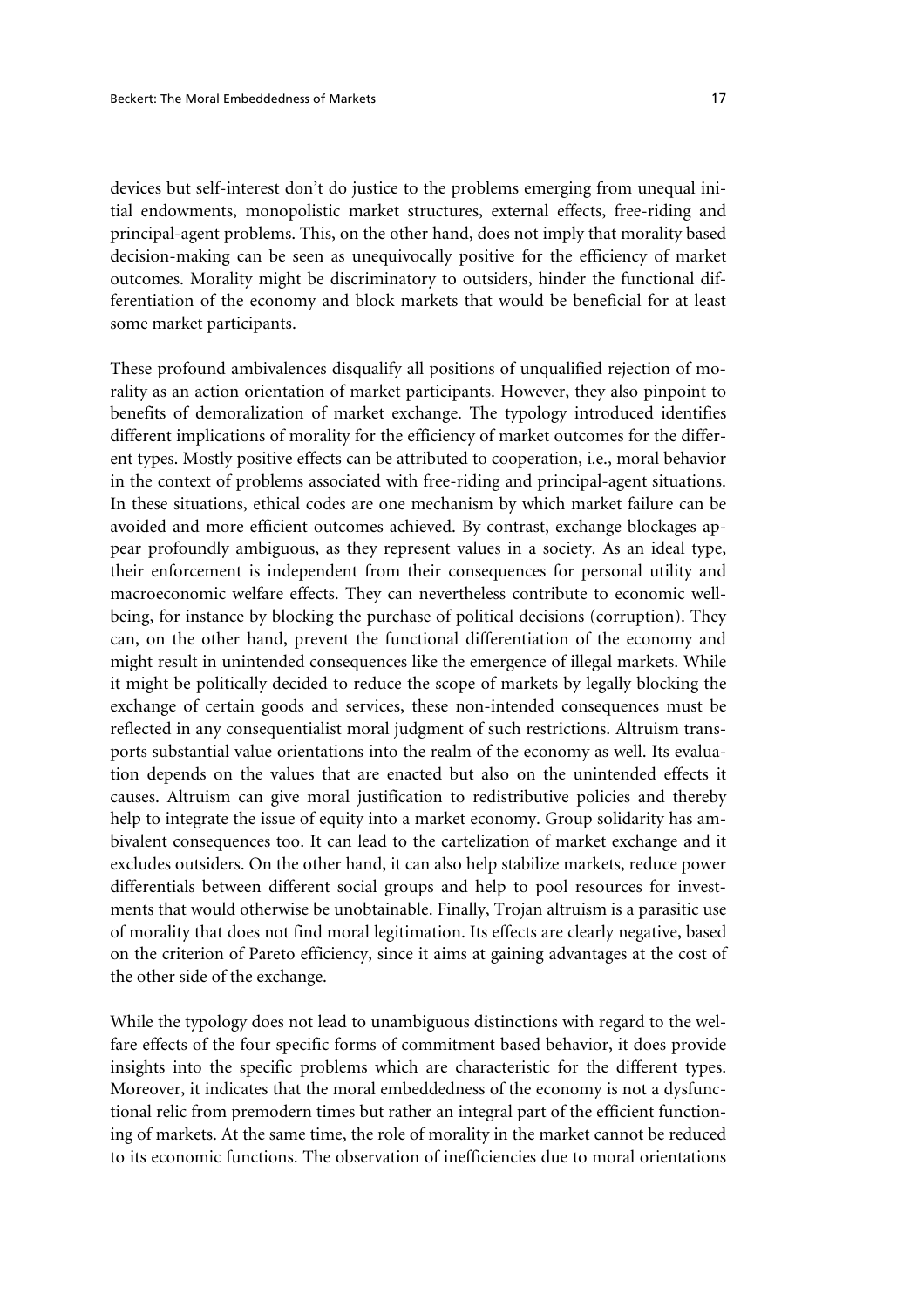of actors does not itself give justification to condemn these expressions of value rationality. Instead, they demonstrate that economies work within the context of a moral universe that itself cannot be reduced to criteria of economic efficiency. The ambivalence of morality for market outcomes is due to the fact that markets necessarily operate within a social field in which economic and non-economic values merge. This can be beneficial to economic outcomes or inhibit economic efficiency. The theoretical insight emerging from the ambivalent role of morality on markets is that no economy will ever be "only economic" even if this inhibits some of its economic functions.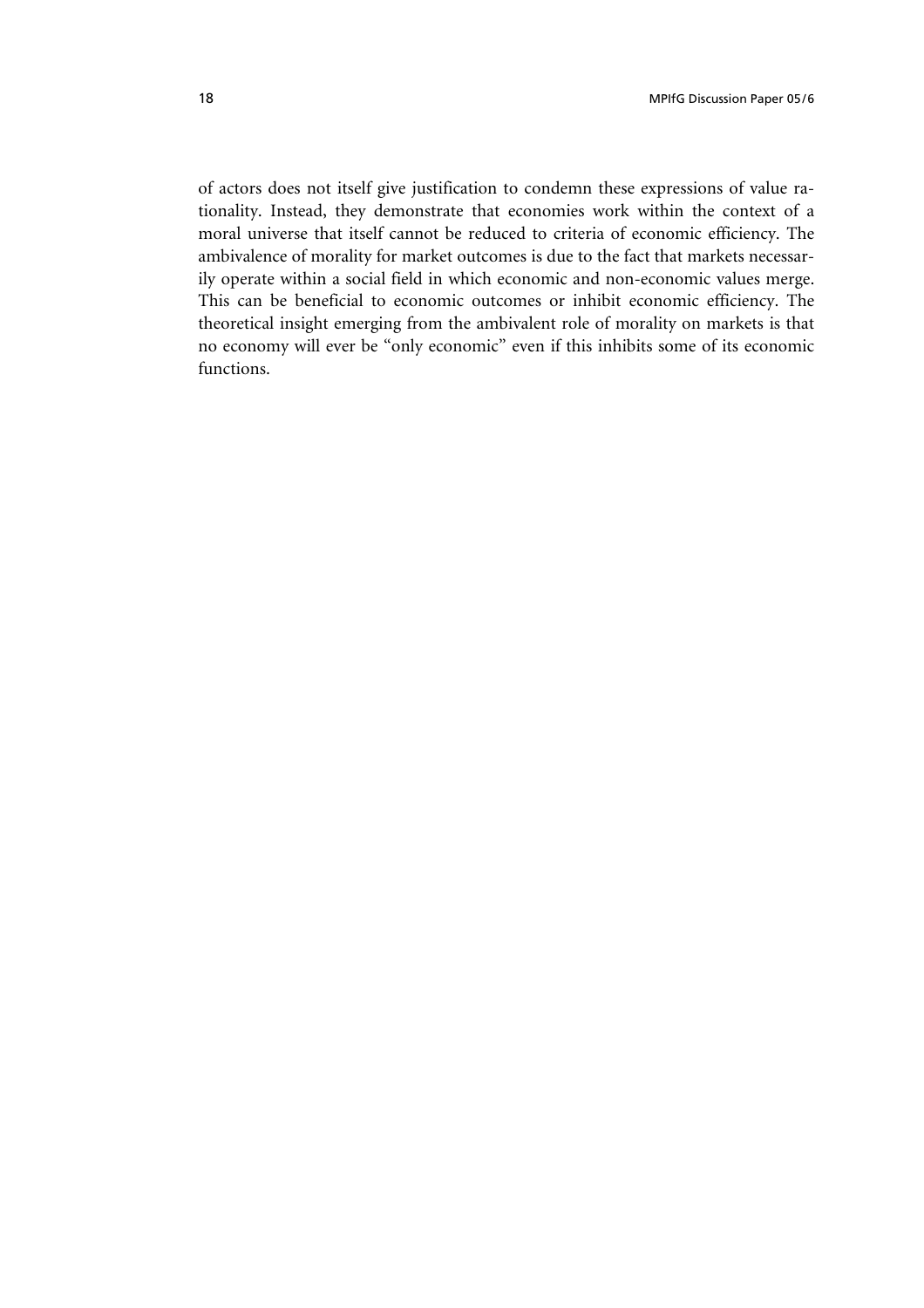### **References**

- Akerlof, George A., 1970: The Market for "Lemons": Quality Uncertainty and the Market Mechanism. In: *Quarterly Journal of Economics* 84, 488–500.<br>-, 1984: Gift Exchange and Efficiency-Wage Theory. In: *American Economic Review* P+P 74, 79–
- 83.
- Arrow, Kenneth, 1973: Social Responsibility and Economic Efficiency. In: *Public Policy* 21, 303– 317.
- Bayertz, Kurt, 1998: Begriff und Problem der Solidarität. In: Kurt Bayertz (ed.), *Solidarität. Begriff und Problem.* Frankfurt a.M.: Suhrkamp, 11–53.
- Beckert, Jens, 2002a: *Beyond the Market. The Social Foundations of Economic Efficiency.* Princeton: Princeton University Press.<br>-, 2002b: Von Fröschen, Unternehmensstrategien und anderen Totems. Die soziologische Her-
- ausforderung der ökonomischen Institutionentheorie. In: Andrea Maurer/Michael Schmid (eds.), *Neuer Institutionalismus. Zur soziologischen Erklärung von Organisation, Moral und Vertrauen.* Frankfurt a.M.: Campus, 133–147.
- Biggart, Nicole W./Rick Delbridge, 2004: Systems of Exchange. In: *Academy of Management Review* 29, 28–49.
- Coleman, James, 1990: *Foundations of Social Theory*. Cambridge, MA: Harvard University Press.
- Durkheim, Émile, 1984 [1893]: *The Division of Labor*. New York: Free Press.
- Etzioni, Amitai, 1988: *The Moral Dimension*. New York: Free Press.
- Frank, Robert, 1990: Rethinking Rational Choice. In: Roger Friedland/Alexander F. Robertson (eds.), *Beyond the Marketplace. Rethinking Economy and Society.* New York: De Gruyter, 53–87.
- Friedman, Milton, 1973: The Social Responsibility of Business Is to Increase Its Profits. In: Milton Snoeyenbos/Robert Almeder/James Humber (eds.), *Business Ethics. Corporate Values and Society*. New York: Prometheus Books, 73–83.
- Granovetter, Mark, 1985: Economic Action and Social Structure: The Problem of Embeddedness. In: *American Journal of Sociology* 91, 481–510.
- Hirschman, Albert O., 1986: *Rival Views of Market Society*. New York: Viking.
- 
- 
- Luhmann, Niklas, 1986: Ökologische Kommunikation. Opladen: Westdeutscher Verlag.<br>——, 1988: *Die Wirtschaft der Gesellschaft*. Frankfurt a.M.: Suhrkamp.<br>——, 1993: Wirtschaftsethik als Ethik? In: Josef Wieland (ed.), *Wirt Gesellschaft*. Frankfurt a.M.: Suhrkamp, 134–147.
- Lukes, Steven, 1974: *Power. A Radical View*. London: MacMillan.
- Offe, Claus, 1989: Bindung, Fessel, Bremse. Die Unübersichtlichkeit von Selbstbeschränkungsformeln. In: Axel Honneth et al. (eds.), *Zwischenbetrachtungen im Prozess der Aufklärung*. Frankfurt a.M.: Suhrkamp, 739–774.
- Offe, Claus/Helmut Wiesenthal, 1985: Two Logics of Collective Action. In: Claus Offe (ed.), *Disorganized Capitalism*. Cambridge, MA: Polity, 170–220.
- Polanyi, Karl, 1944: *The Great Transformation*. Boston: Beacon Press.
- Portes, Alejandro/Julia Sensenbrenner, 1993: Embeddedness and Immigration: Notes on the Determinants of Economic Action. In: *American Journal of Sociology* 98, 1320–1350.
- Sen, Amartya K., 1977: Rational Fools: A Critique of the Behavioral Foundations of Economic Theory. In: *Philosophy and Public Affairs* 6, 317–344.
- Smith, Adam, 1976 [1776]: *An Inquiry into the Nature and Causes of the Wealth of Nations*. Chicago: University of Chicago Press.
- Streeck, Wolfgang, 1997: Beneficial Constraints: On the Economic Limits of Rational Voluntarism. In: Rogers Hollingsworth/Robert Boyer (eds.), *Contemporary Capitalism. The Embeddedness of Institutions.* Cambridge: Cambridge University Press, 197–219.
- Streeck, Wolfgang/Philippe C. Schmitter, 1985: Community, Market, State and Associations? The Prospective Contribution of Interest Governance to Social Order. In: Wolfgang Streeck/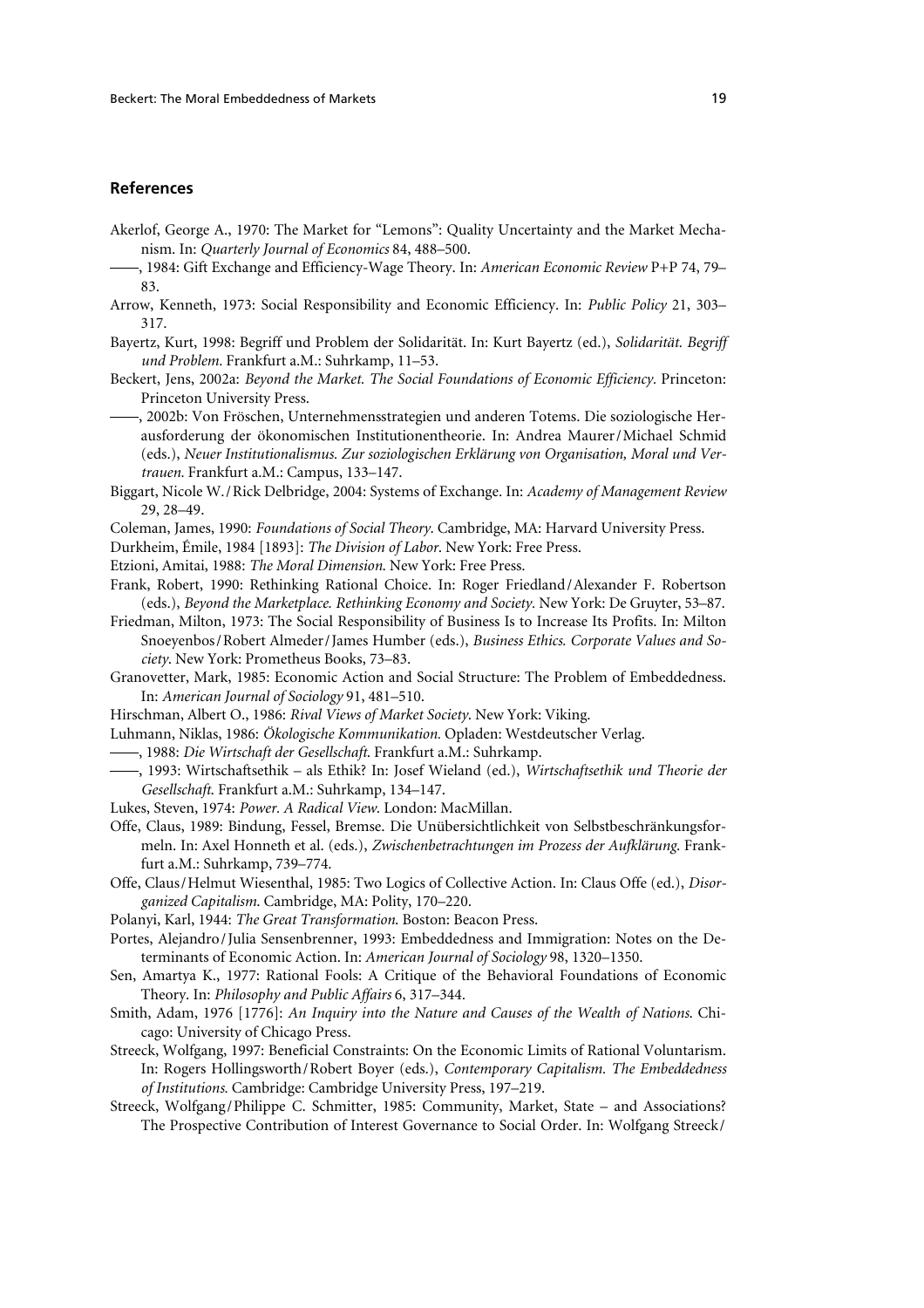Philippe C. Schmitter (eds.), *Private Interest Government. Beyond Market and State*. London: Sage, 1–29.

Titmuss, Richard M., 1971: *The Gift Relationship*. London: Allen and Unwin.

Walzer, Michael, 1983: *Spheres of Justice*. New York: Basic Books.

Weber, Max, 1984 [1904]: *Die protestantische Ethik, Vol. 1. Eine Aufsatzsammlung.* Edited by Johannes Winckelmann. Gütersloh: Gütersloher Verlagshaus.<br>-----, 1985: *Wirtschaft und Gesellschaft.* 5th edition. Tübingen: Mohr.<br>----, 1986 [1920]: *Gesammelte Aufsätze zur Religionssoziologie*. Tübingen: Mohr Siebeck.

- 
- Wight, Jonathan, 2002: *Saving Adam Smith: A Tale of Wealth, Transformation, and Virtue*. Upper Saddle River, NJ: Prentice Hall.
- Zelizer, Viviana, 1979: Human Values and the Market: The Case for Life Insurance and Death in Nineteenth Century America. In: *American Journal of Sociology* 84, 591–610.